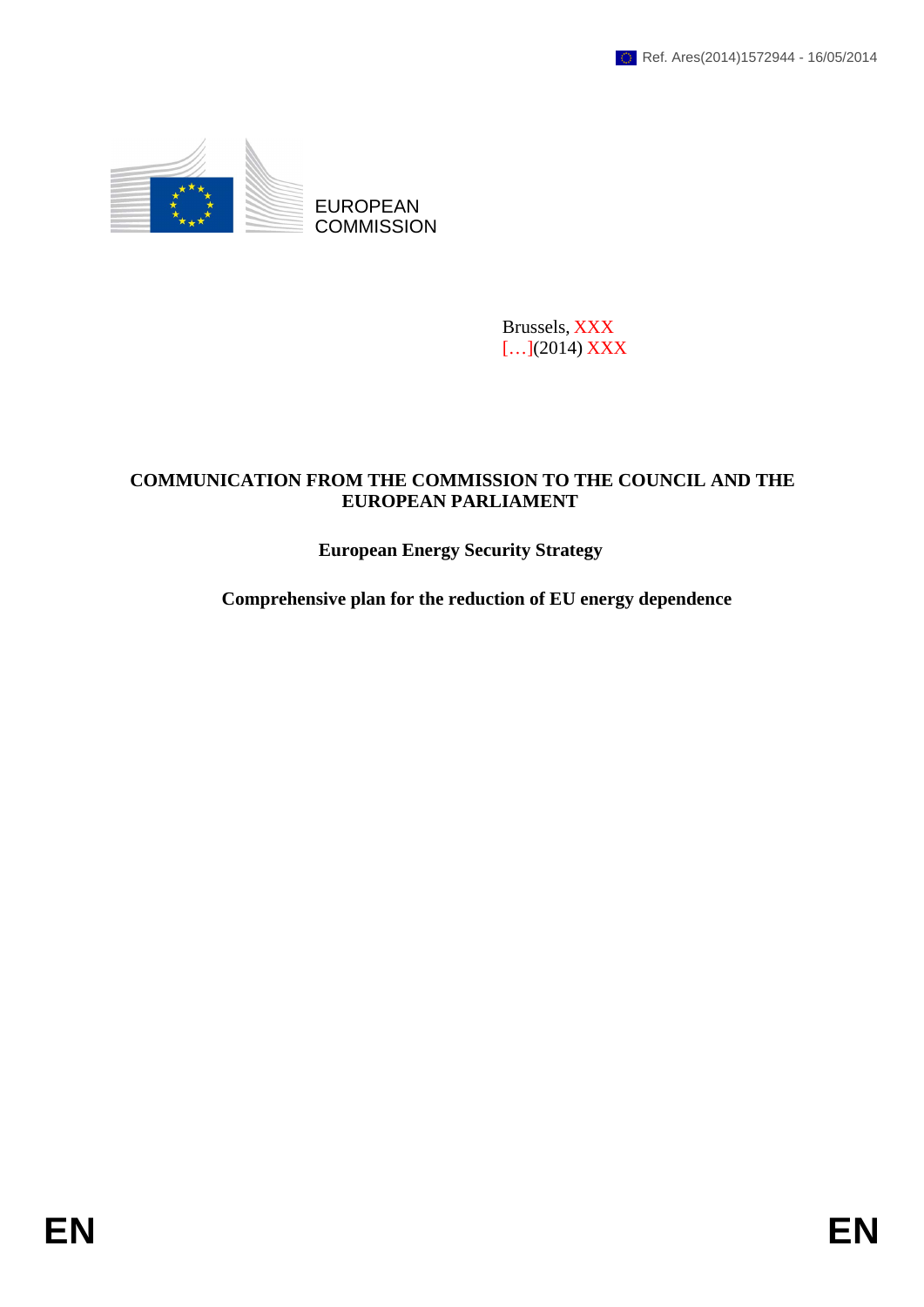# DRAFT 15/05/2014 rev2

The European Union's prosperity and security hinges on a stable and abundant supply of energy. The fact that citizens in most Member States have not had to experience any lasting disruption of their energy supply since the oil crises of the 1970s' is a testimony of the success of the Member States and the EU and in guaranteeing this. For most citizens, energy is available "on tap", it is ubiquitous and un-intrusive. This has a major influence on the factors that affect national decisions on energy policy, with security of supply not being on par with other considerations.

Nevertheless, in the winters of 2006 and 2009, temporary disruptions of gas supplies strongly hit EU citizens in some of the eastern Member States. This was a stark "wake up call" pointing to the need for a common European energy policy. Since then, a lot has been done in order to strengthen the EU's energy security in terms of gas supplies and to reduce the number of Member States that are exclusively dependent on one single supplier. Yet despite all the achievements in strengthening its infrastructure and diversifying its suppliers, the EU remains vulnerable to external energy shocks, as the figures below clearly show. The EU needs, therefore, a hard-headed strategy for energy security which promotes resilience to these shocks and disruptions to energy supplies in the short term and reduced dependency on particular fuels, energy suppliers and routes in the long-term. Policy makers at national and EU level must make clear to citizens the choices reducing this dependency implies.

# *Key facts and figures on EU energy security*

- Today, the EU imports 53% of the energy it consumes. Energy dependency relates to crude oil (almost 90%), to natural gas (66%), and to a lesser extent to solid fuels (42%) as well as nuclear fuel (40%).
- Energy security of supply concerns every Member State, even if some are more vulnerable than others. This is valid in particular for less integrated and connected regions such as the Baltic and Eastern Europe.
- The most pressing energy security of supply issue is the strong dependence from a single external supplier. This is particularly true for gas, but also applies to electricity:
	- o Six Member States depend from Russia as single external supplier for their entire gas imports and three of them use natural gas for more than a quarter of their total energy needs. In 2013 energy supplies from Russia accounted for 42% of EU natural gas imports or 27% of EU gas consumption; Russia exported 80 % of its gas to Europe with the largest volumes to Germany and Italy (see Annex 1);
	- o For electricity, three Member States (Estonia, Latvia and Lithuania) are dependent from one external operator for the operation and balancing of their electricity network and for a large share of their electricity supply.
	- o In terms of oil, the EU imports more than 300 billion Euros, of which one third from Russia.
- The EU external energy bill represents today more than 1 billion  $\epsilon$  per day (around 400 billion  $\epsilon$  in 2013) and more than a fifth of total EU imports.
- EU energy security has to be seen in the context of growing energy demand worldwide, which is expected to increase by 27% by 2030, as well as important changes on energy supply and trade flows.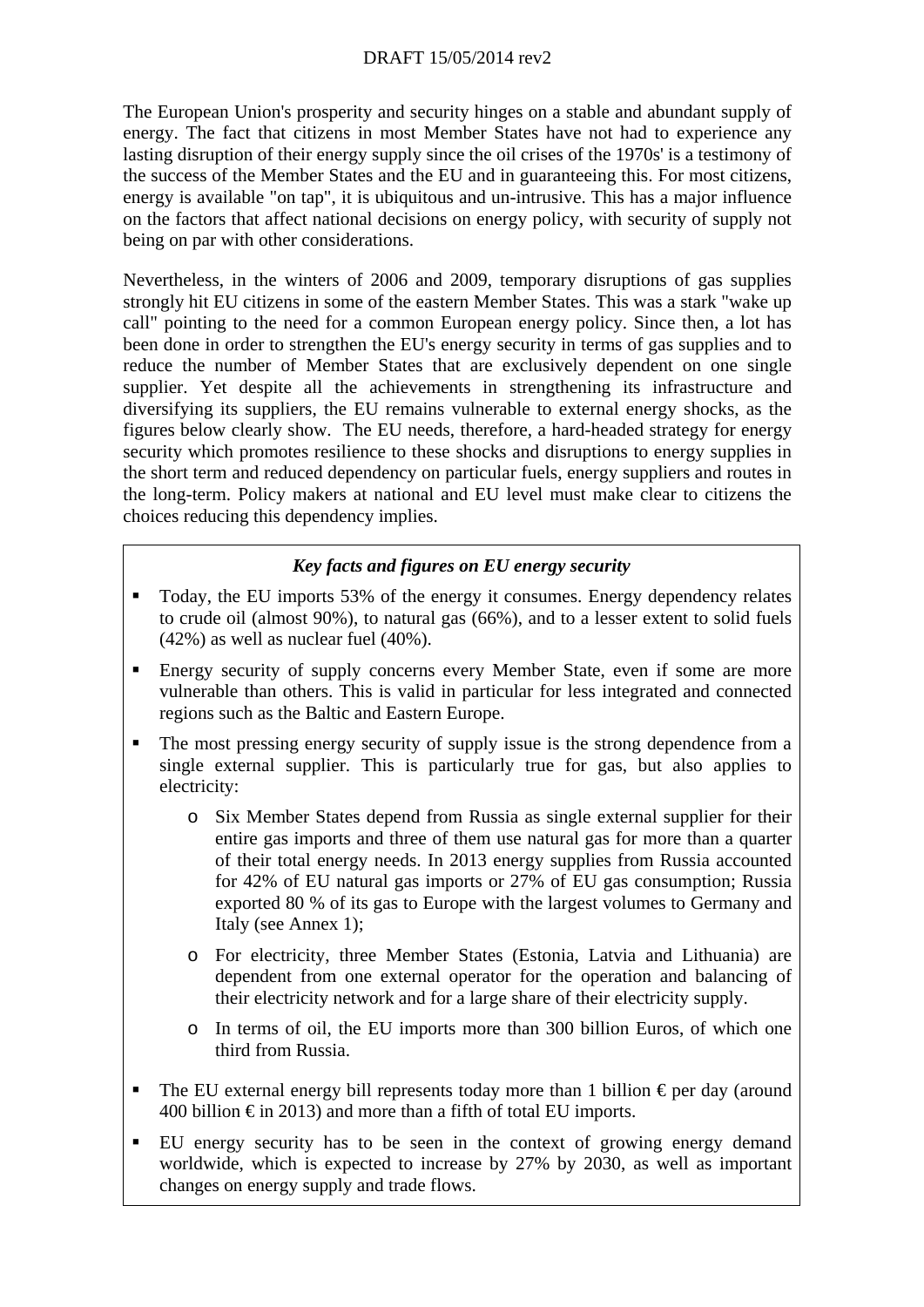The Strategy described below builds on a number of strengths and lessons learnt from the application of current policies as well the effectiveness of the Union's response to previous energy supply crises: Europe has made significant progress towards completion of the energy internal market with increased interconnections; it has one of the best records worldwide in terms of energy intensity and a more balanced energy mix than its major partners.

However, too often energy security issues are being addressed only at national level without taking fully into account the interdependence between Member States. The key to improved energy security lies first and foremost in a more collective approach through a functioning internal market and greater cooperation at regional and European levels, in particular for coordinating networks and opening up markets.

The Strategy sets out areas where decisions need to be taken or concrete actions implemented in the short (next 9 months), medium (1-5 years) and longer term (more than five years) to respond to energy security concerns. It is based on seven key pillars that together promote closer cooperation beneficial for all Member States while respecting national energy choices, and underpinned by the principle of solidarity.

In the short term, to prepare for winter 2014/2015:

– A series of immediate actions aimed at increasing the EU's capacity to overcome a major disruption.

In the short term/medium term:

- Strengthening emergency/solidarity mechanisms including coordination of risk assessments and contingency plans; and protecting strategic infrastructures;
- Completing the integrated internal market;

#### In the medium term:

- Moderating energy demand;
- Increasing EU energy production
- Diversifying external supplies;

In the medium and long term:

– Improving coordination of national energy policies and speaking with one voice in external energy policy.

Today, the EU is the only major economic actor producing more than 50% of its  $\epsilon$  electricity without greenhouse gas emissions<sup>1</sup>. This trend must continue. In the long term, the Union's energy security is inseparable from its need to move to a competitive, lowcarbon economy. This European Energy Security Strategy must, therefore, put the overarching principles and objectives of the 2030 policy framework on climate and energy<sup>2</sup> at its core. It is important, therefore, that decisions are taken on this framework soon, as indicated by the European Council, and that Member States gear up collectively to prepare and implement long-term plans for competitive, secure and sustainable energy.

<sup>&</sup>lt;sup>1</sup> 23% renewable energy and 28% nuclear energy.

<sup>&</sup>lt;sup>2</sup> COM(2014) 15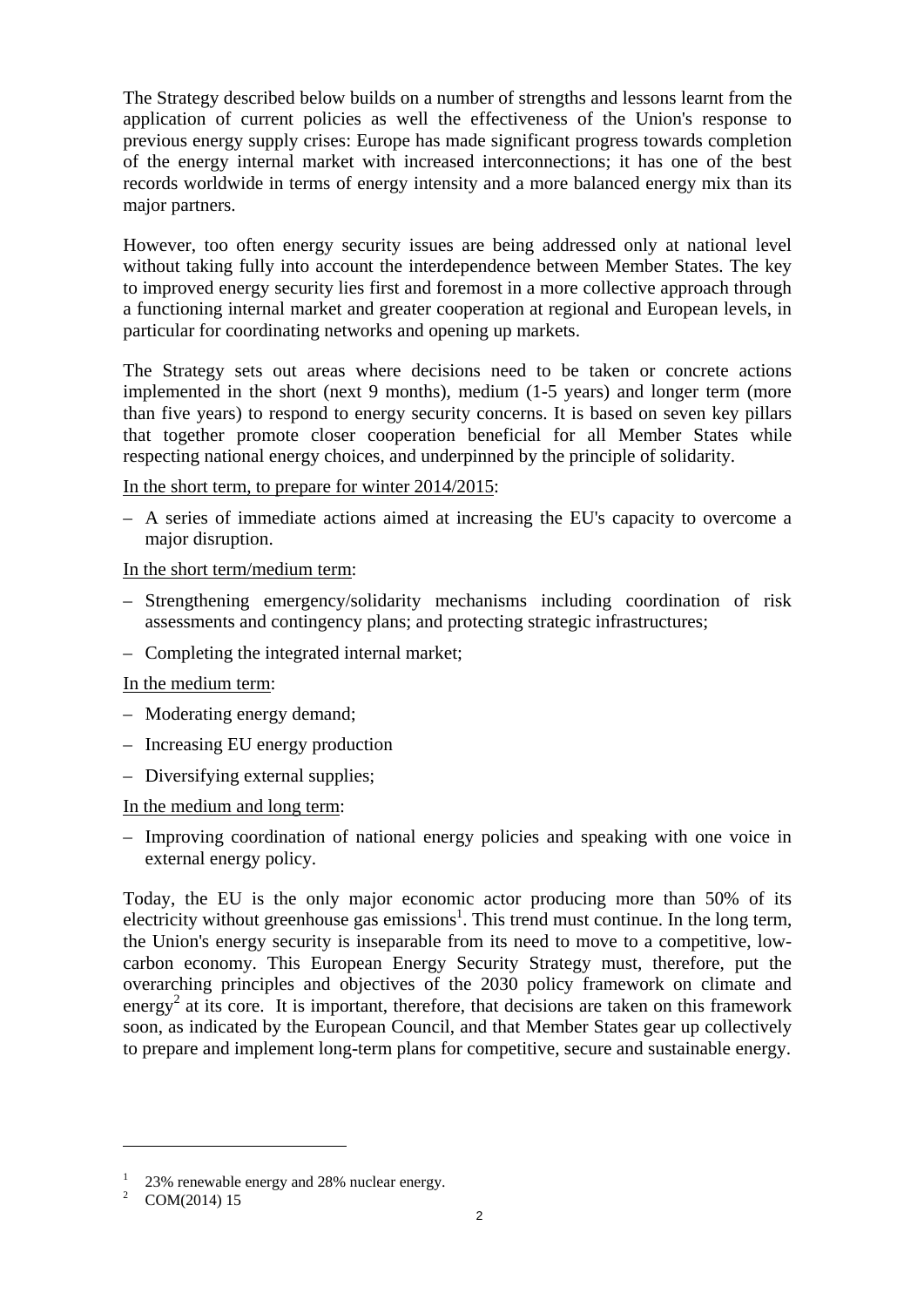### **1. IMMEDIATE ACTIONS AIMED AT INCREASING THE EU'S CAPACITY TO OVERCOME A MAJOR DISRUPTION DURING THE WINTER 2014/2015**

In view of current events in Ukraine and potential for disruption of energy supplies, short term action must focus on those countries that are 100% dependent on one single gas supplier. The number of options in the short term is inevitably more limited and may entail actions which are not necessarily consistent with the EU's mid and long-term objectives. Moreover, meeting energy security demands in the short term will come at a cost.

For the Winter 2014-2015, the Commission will ensure coordination with Member States and all key players (regulators, TSOs, operators) in order to increase storage having a particular attention to vulnerable areas (e.g. using fully the Latvian storage capacity in the Baltic region), develop reverse flows (following the successful example of the Slovak/Ukraine Memorandum of Understanding), develop security of supply plans at regional level and analyse more the LNG potential.

### Key actions

The Commission and Member States should reflect before the summer on practical ways to:

- Perform a stress test of the EU energy system in light of the supply disruption risks in the upcoming winter, and developing back-up mechanisms if necessary; such as:
	- increasing gas stocks,
	- developing emergency infrastructures [add here what is the estimated volume of currently stored gas which could be disposed of in case of emergency ];
	- Reducing energy demand in the very short term;
- Increase energy production by main suppliers, through increased EU engagement with supplier countries, to the extent that the necessary infrastructure is available.
- Where production cannot be increased, temporarily re-directing globally available gas resources, notably LNG;
- Coordinating at EU and/or regional level national risk assessments and contingency plans;
- Pooling of part of the existing energy security stocks at EU or international level into a virtual common capacity reserve.

#### **2. STRENGTHENING EMERGENCY/SOLIDARITY MECHANISMS INCLUDING COORDINATION OF RISK ASSESSMENTS AND CONTINGENCY PLANS; AND PROTECTING STRATEGIC INFRASTRUCTURE**

The EU and its Member States have an overriding priority: ensure that best possible preparation and planning improve resilience to sudden disruptions in energy supplies, that strategic infrastructures are protected and that the most vulnerable Member States are collectively supported.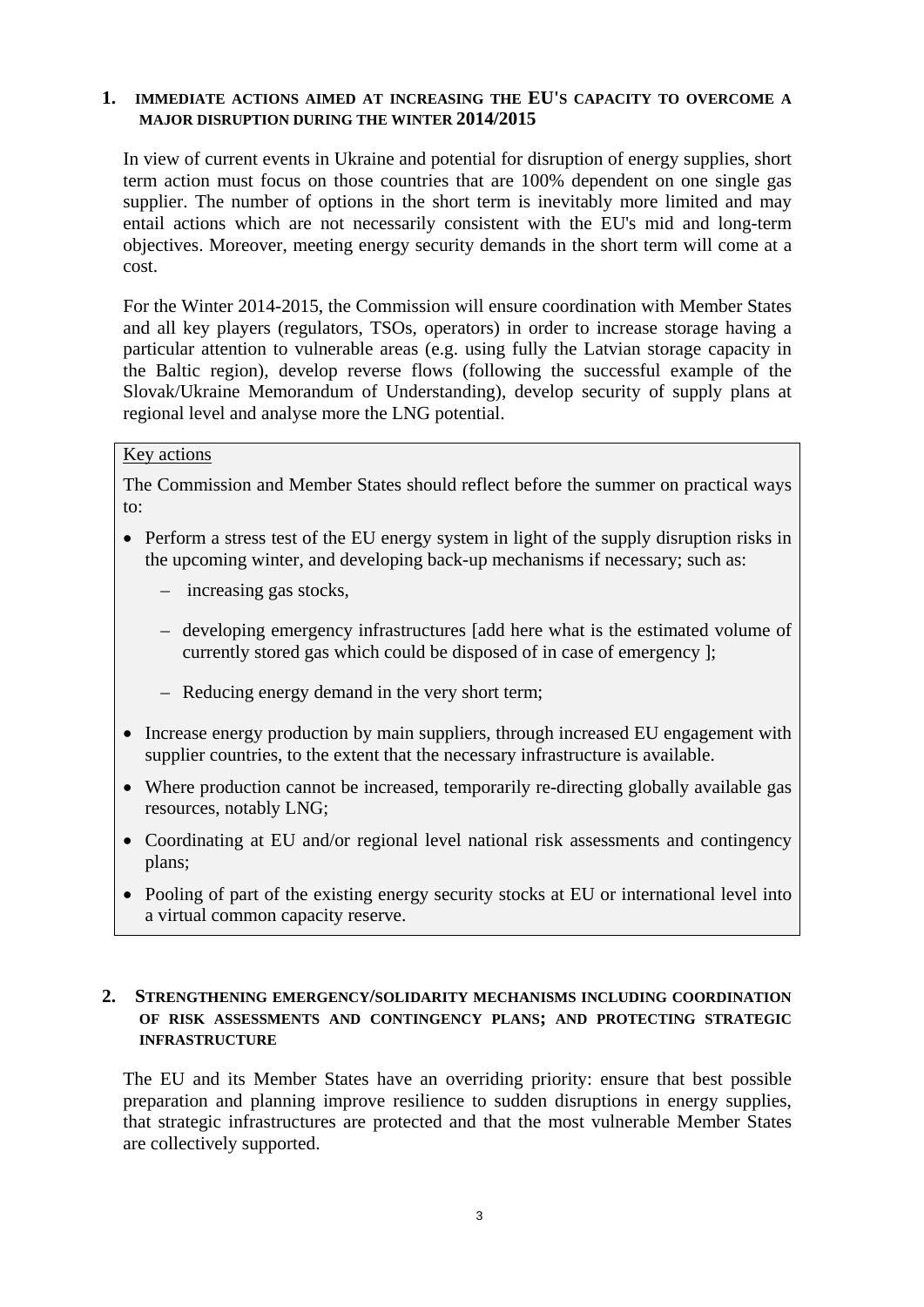# **2.1. Oil stocks and refining capacities**

These risks are mitigated by the obligation for Member States to build up and maintain minimum reserve of crude oil and petroleum products<sup>3</sup>. The current level of stock is about 120 days of consumption, well above the minimum requirement of 90 days. Moreover, the EU stockholding obligation is consistent and linked with the oil stockholding obligation developed under the International Energy Agency (IEA). These instruments have demonstrated their relevance and efficiency. The guarantee that no physical shortage of supply is likely to occur is a fundamental element to temper market fluctuations in case of a crisis. The EU should therefore promote further international cooperation and transparency concerning oil stocks and oil markets, involving notably major new consumers like China and India.

# **2.2. Preventing and mitigating gas supply disruption risks**

Since the 2006 and 2009 gas supply crises, the EU has strengthened its coordination capabilities in order to prevent and mitigate possible gas supply disruptions<sup>4</sup>. Investments in back-up infrastructure are now obligatory: by 3 December 2014 Member States must be able to meet peak demand even in the event of a disruption of the single largest infrastructure. In addition, reverse flows must function on all cross border interconnections between Member States.

The EU is also better prepared for gas supply disruptions. There are European rules to secure supplies to protected customers (e.g. customers that use gas for heating) under severe conditions, including in the case of an infrastructure disruption under normal winter conditions, and Member States need to draw up Emergency Preparedness Plans and Emergency Response Plans. The Gas Coordination Group, involving Member States, regulators and all stakeholders, has proven to be an effective EU-wide platform to exchange information between experts and coordinate action. These rules provide a European framework that creates trust and ensures solidarity as it guarantees that Member States act on their national responsibilities and collectively enhance security of supply.

The experience so far with respect to gas security of supply has shown that there are synergies in further cooperation across borders, for example by developing risk assessments (stress tests) and security of supply plans at regional and EU levels, by developing a regulatory framework for gas storages that recognises their strategic importance for supply security, or by a more precise EU-wide definition of "protected customers". This will be part of the full review of the existing provisions and their implementation of the Security of Gas Supply Regulation that the Commission will finalise before the end of 2014.

Furthermore, at international level, new security of supply instruments could be envisaged with key strategic partners. Pooling a minimal part of the existing security

<sup>3</sup> Directive 2009/119/EC of 14 September 2009 imposing an obligation on Member States to maintain minimum stocks of crude oil and/or petroleum products

<sup>4</sup> Regulation (EU) No 994/2010 of the European Parliament and of the Council of 20 October 2010 concerning measures to safeguard security of gas supply and repealing Council Directive 2004/67/EC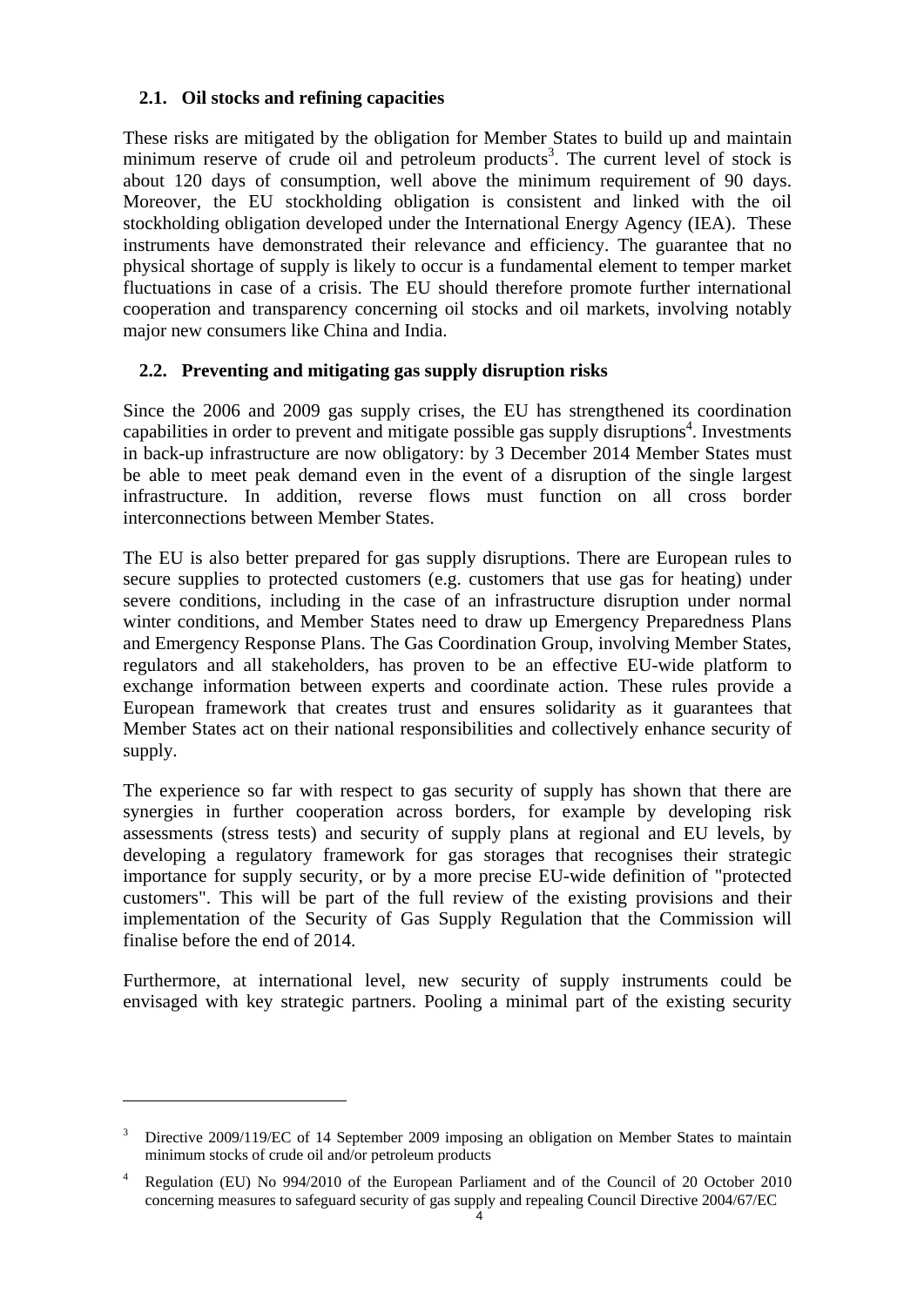stocks into a virtual common capacity reserve – for instance under the IEA – could allow for rapid response in case of a limited disruption<sup>5</sup>.

# **2.3. Protection of critical infrastructures**

The EU has started to develop a policy to address the physical protection of critical infrastructures (against threats, hazards...) which includes energy infrastructures<sup>6</sup>. Increasing attention shall be given to IT security. In addition, it is necessary to launch a wider debate on the protection of strategic energy infrastructures such as gas and electricity transmission systems which are providing a service of general interest for all consumers. This debate should address the acquisition of strategic infrastructures by non-EU entities, notably by state-companies, national banks or sovereign funds from key supplier countries, which aim more at penetrating the EU energy market or hampering diversification rather than the development of the EU network and infrastructure. It should also assess the advantages of an overall energy system that balances appropriately centralized and decentralized energy production, with the aim of building a system that is both economically efficient and resilient to outages of individual major assets.

The existing provisions on unbundling of gas transmission activities already foresee a mechanism to ensure that transmission system operators controlled by non-EU entities comply with the same obligations as those controlled by EU entities. However, the recent experience of certain non-EU operators challenging the application of EU legislation on EU territory might call for a stricter approach and a reinforcement of the applicable rules at EU and Member states level.

# **2.4. Formalised solidarity mechanisms among Member States**

The solidarity that is the hallmark of the EU requires practical assistance for those Member States most vulnerable to severe energy supply disruptions. Proper contingency planning, based on stress tests of the energy systems and discussions with national authorities and industry, should therefore be organized and regularly reviewed, with the aim of guaranteeing minimum levels of intra-EU deliveries of alternative fuel supplies to complement emergency stocks. In view of current events, the immediate focus should be on Member States on the eastern border of the EU

 $\overline{a}$ 

The Commission will:

- review existing mechanisms to safeguard security of energy supply and propose their reinforcement where necessary, notably as regards (oil), gas storage, uranium/nuclear fuel, the protection of strategic energy infrastructures and the proper balance between centralised and decentralised assets. (1.1-1.4)
- Propose to Member States and industry new contingency coordination mechanisms and plans to deliver energy to countries in times of need, based on risk assessments (stress tests). The immediate focus should be on all Member States on the eastern border of the EU (1.5)

**Key** actions

<sup>5</sup> This possibility was highlighted in the Joint Statement adopted on 6 May 2014 at the Rome G7 Energy Ministerial meeting.

Directive 2008/114/EC of 8 December 2008 on the identification and designation of European critical infrastructures and the assessment of the need to improve their protection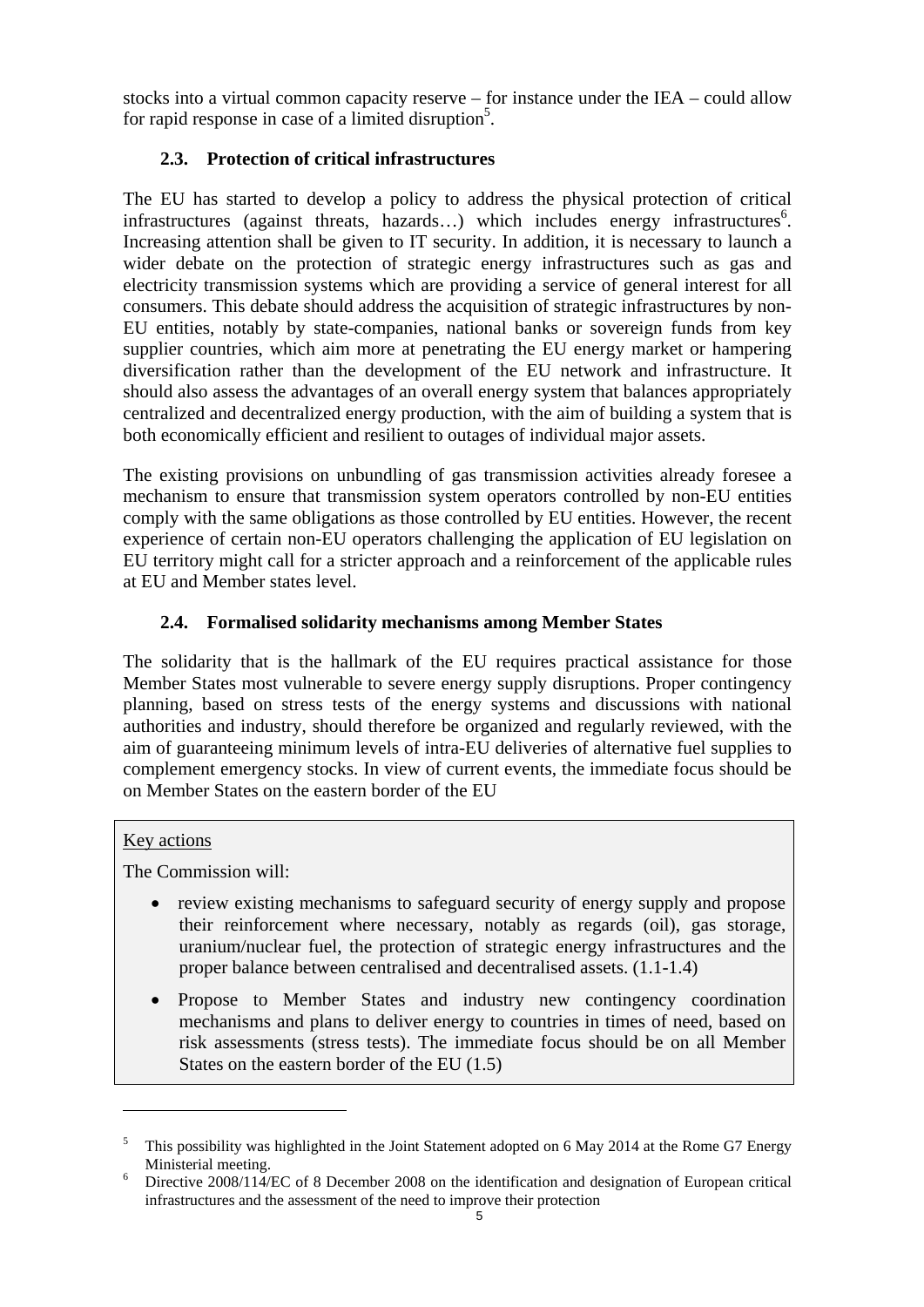#### **3. BUILDING A WELL-FUNCTIONING AND FULLY INTEGRATED INTERNAL MARKET**

The best guarantee for security of supply is the creation of a European internal market where investment decisions are driven by market signals, in a market framework that takes into account policy aims such as sustainability and security. Government interventions that impact this market framework, such as national decisions on renewable or efficiency targets, decisions to support invest in (or decommissioning of) nuclear generation, or decisions to support key infrastructure projects (such as NordStream, SouthStream, TAP or a Baltic LNG Terminal) need to be discussed at European and/or regional level to ensure that they are decided upon in a consistent market framework, i.e. a level-playing field at EU level. Otherwise decisions in one Member State may undermine security of supply of another Member State. Various tools exist at EU level to prevent this (internal market legislation, TEN-E Guidelines, State-Aid control), but a real European Energy Security Strategy requires that enforcement tools are preceded by a strategic discussion at EU level, not only at national level.

# **3.1. Making the internal market for electricity and gas work better**

The 3<sup>rd</sup> internal energy market package sets the framework within which the European internal market needs to develop. The Heads of State have agreed that the internal market should be realised by 2014. There are positive developments but much remains to be done.

Positive steps have been achieved in regional market integration. Optimal levels of competition, liquidity, and low market concentration provide an effective hedge against abuses of market or political power by individual suppliers. Well-developed trading mechanisms and liquid spot markets can offer effective short term solutions in the event of disruptions, as is already the case for oil or coal. The same security can be achieved for gas and for electricity, provided that pipeline capacity and grids are available to ship supplies from one place to the other.

A regional approach has been and will also in the future be decisive for the integration of the European energy market in terms of cross border exchanges as well as security of supply (including capacity mechanisms).. The Nordic countries (Finland, Sweden, Denmark and Norway) have shown the example in the electricity sector with an early integration of their markets into NordPool. Likewise, the Pentalateral Forum in the North-West (including initially France, Germany, Belgium, the Netherlands, Luxemburg and Austria) has initiated ground breaking integration projects in both the electricity and the gas sector. Transmission system operators and regulators have also made decisive steps towards market coupling in several areas<sup>8</sup>. In gas, an achievement of similar impact is the establishment of the PRISMA-platform in 2013, where interconnection capacity for the networks of 28 TSOs responsible for transporting 70% of Europe's gas is auctioned in a transparent and uniform manner. However, neither the Baltic States and Finland, nor the South East of Europe, currently fully benefit from the security of supply advantages of this regional integration in the gas and electricity sectors. Targeted approaches that identify critical infrastructure (see point 3.2) as well as the development of regional gas hubs in these regions, is key in this regard.

 $7$  [general reference to the IM Report 2014]

 ${}^{8}$ A prime example of such regional cooperation was the establishment in February 2014, by grid operators and power exchanges from fourteen Member States , of the so-called 'day-ahead market coupling'.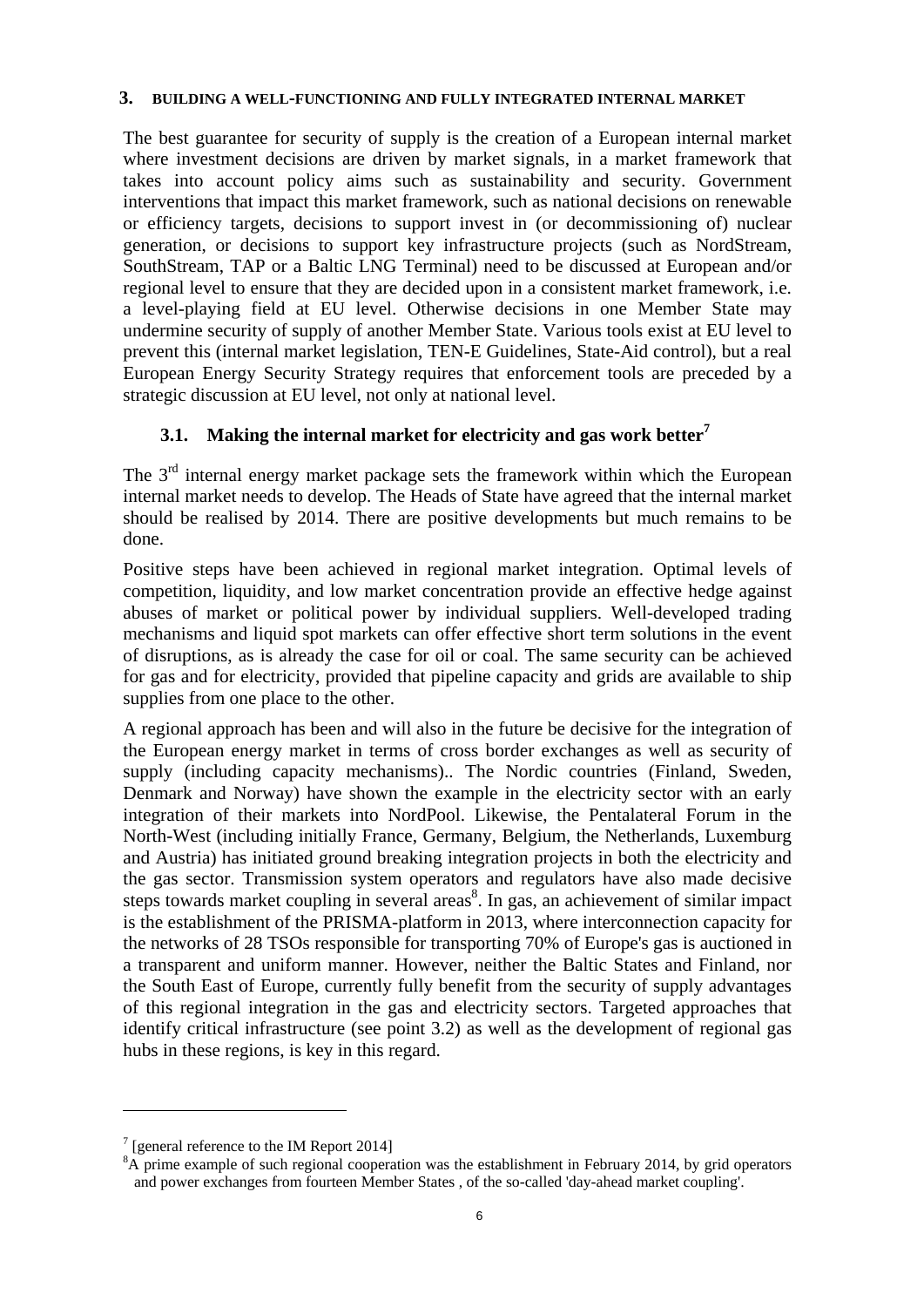Also with respect to gas, proper implementation of the Network Codes will significantly improve energy security, as it will enhance open and non-discriminatory access to transmission systems so that gas can flow freely and flexibly across the EU.

In addition, antitrust and merger control rules must continue to be vigorously enforced since they ensure that the EU security of supply and industry bargaining position is not weakened through anticompetitive behavior from and/or excessive consolidation or vertical integration of non-EU energy companies.

# **3.2. Accelerating the construction of key interconnectors**

A truly integrated and competitive internal energy market not only needs a common regulatory framework but also significant development of energy transport infrastructure, in particular cross-border interconnections between Member States. The Commission estimates that some 200 billion Euro are required until 2020 in this respect, but that the market can currently only deliver roughly half of this.

The Regulation on the Guidelines for trans-European energy networks together with the Connecting Europe Facility (CEF) were designed to identify and ensure the timely implementation of the key projects Europe needs along 12 priority corridors and areas. The first Union list of projects of common interest (PCI) was adopted in 2013. Out of the 248 projects of common interest (PCI), 30 projects in gas and 4 in electricity have been identified as critical for EU's energy security in the short and medium terms (indicative list in Annex 2). About half of these projects are planned to be implemented in the short term between now and 2017 whilst the remaining projects have a planned commissioning date until 2020. The large majority of these critical projects are located in Eastern Europe and in South Western Europe. The cost of these projects is estimated at around  $\epsilon$ 15 billion.

The primary objective for the EU infrastructure policy is thus to ensure the timely implementation of the PCIs. Together with the streamlined permit granting procedures, the 5.8 billion Euro of the CEF is key to ensure the timely implementation of the PCIs. However, it represents only app. 3% of the 200 billion Euro investment needs up to 2020. For the CEF to make a difference it must be targeted to few critical projects and it must also be combined with the efforts of regulators by paying for part of the infrastructure through network tariffs and of Member States taking the possibilities offered by the Structural Funds.

The critical PCIs are mainly large scale projects, except a few LNG terminals and storage projects, and inherently complex and prone to delays. Hence, the possibilities to speed up their implementation require more than just early CEF support. The Commission therefore intends to intensify its support to the critical projects by bringing together the project promoters to discuss technical possibilities to speed up and National Regulatory Authorities (NRA) to agree on cross-border cost allocation (CBA) and financing as well as the relevant Ministries to ensure strong political support both in view of the first but also the later calls.

In March 2014, the European Council conclusions called for: "*Speedy implementation of all the measures to meet the target of achieving interconnection of at least 10 % of their installed electricity production capacity for all Member States*". Taking into account the importance of strengthening security of supply and the need to facilitate cross-border exchanges, the European Commission proposes to extend the current 10%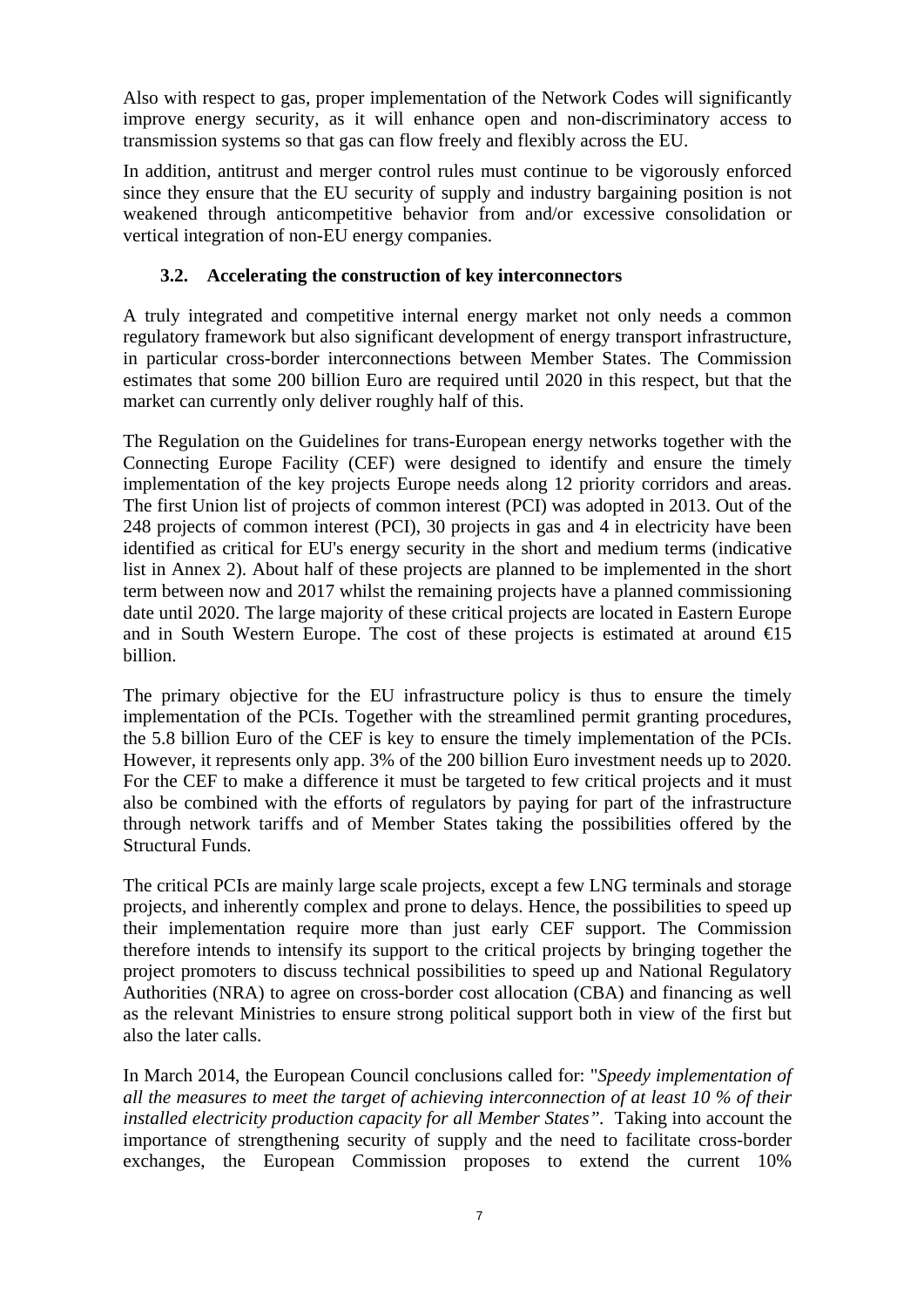interconnection target to [15]% by 2030 while taking into account the cost aspects and the potential of commercial exchanges in the relevant regions.

# **3.3. The European oil market**

Russia is the EU's main supplier of crude oil [figure from the report], that is refined in the EU's refineries today and some refineries are optimized for these crudes. Whilst there is sufficient refining capacity to meet overall demand for petroleum products, the EU is a net exporter of gasoline and a net importer of diesel and jet fuel mainly from Russia and the USA. Russia lacks sufficient capacity to refine the crude oil that it produces, and relies, therefore, on international trade and refinery capacity in the EU. The interdependence between the EU, US, and Russia in relation to oil, the availability of oil stocks, and the ability to trade and transport oil globally, means that there is no immediate threat for the EU in relation to its oil supplies.

There are, however, issues that need to be closely monitored and that require a more strategic coordination of the EU's oil policy:

The dependence of the EU's refinery industry on Russian crude oil;

The increased concentration of power in the Russian oil industry, and the increased ownership of Russian oil companies in the EU refinery capacity;

Refined products consumed in transport;

In the context of the fast growing refining capacity globally, a decreasing demand from North America and the structural imbalance between petrol and diesel in the EU, the EU's refining sector faces significant challenges to remain competitive as evidenced by the reduction in refining capacity and the investment into foreign, in particular Russian, ownership. Combined with the dependence on Russian crude oil, and the emerging influence of Russian players, the refinery industry is vulnerable to political interference. In a long-term perspective, it is important to maintain competitive refining capacities in Europe to avoid overdependence on imported refined petroleum products and to be able to process crude oil stocks with sufficient flexibility. Furthermore, refineries form a crucial part of the chemical industry, which often clusters together geographically.

In the long-term, the EU's oil dependency, in particular in transport, needs to be reduced. More efforts are therefore needed to increase the fuel-efficiency of vehicles and to use other fuels (e-mobility, hydrogen fuel cells). The Member States and the Commission need, therefore, to reflect if the recent decisions on fuel-standards and on infrastructure for alternative fuels, whose ambition was reduced considerably, need to be revisited as part of a comprehensive strategy for the EU to become less oil-dependent.

# Key actions

Member States should:

- Strengthen regional cooperation between Member States where interconnectors, balancing arrangements, capacity mechanisms and market integration are contributing to energy security;
- complete the transposition of internal energy market legislation as foreseen by the end of 2014, notably as regards, unbundling rules, reverse flows and access to gas storage facilities.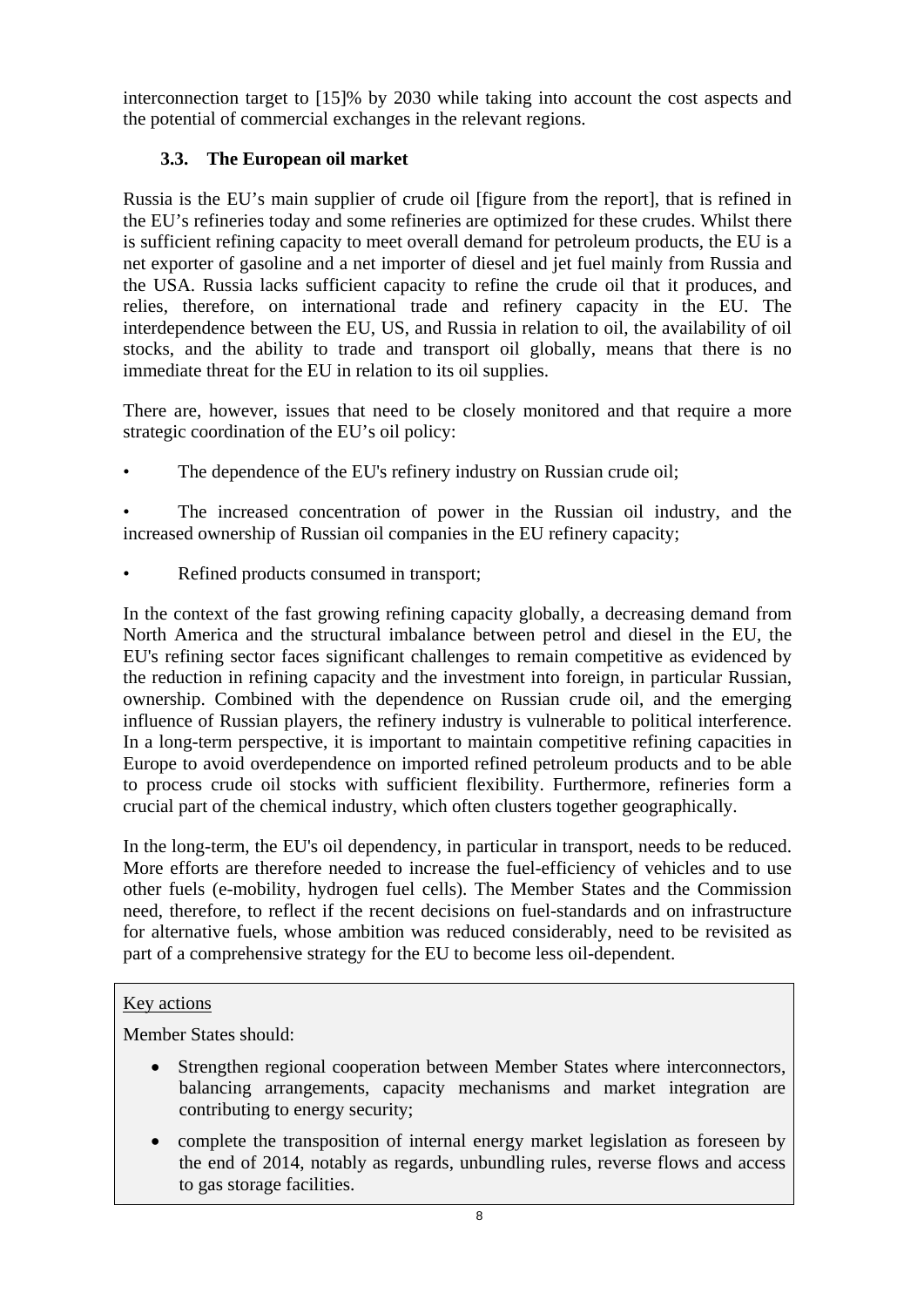- Intensify discussions on the Energy Taxation Directive to reduce the tax incentives for diesel and restore the balance between refinery capacity and oil product consumption in the EU.
- Implement the recently adopted Clean Fuel for Transport directive.

Transmission System Operators must:

• Speed up the adoption and implementation of the network codes for gas and electricity.

The Commission will:

- speed up infringement procedures related to internal market legislation where required.
- Work with Member State to ensure speedy implementation of all the Projects of Common Interest and other measures to meet the target of achieving interconnection of at least 10 % of their installed electricity production capacity for all Member States by 2020 and a 15% target by 2030. Pool all available Community Funds, including Structural Funds and European Investment Bank support to help accelerate the construction of key interconnectors.
- Consider in cooperation with Member States and their National Regulatory Authorities what measures can be taken to speed up the appropriate CBA for the critical projects identified in annex 2 and all measures that could lead to their completion in the coming two to three years.
- Discuss with industry and Member States how to diversify crude oil supplies to EU refineries to reduce dependency on Russia;
- Identify EU-wide strategic assets in the oil value chain and coordinated action to ensure that consolidation of the EU's refinery capacity is done in a way that improves the EU's energy diversification.
- Cooperate with the IEA to monitor the oil value chain and ensure that transparency of flows, investments, and ownership is promoted;
- Consider further steps to develop and ambitious policy that integrates transport and its effects on the oil value chain to reduce oil dependency and CO2 emissions.

#### **4. MODERATING ENERGY DEMAND**

Moderating energy demand is one of the most effective medium term tools to reduce the EU's external energy dependency and exposure to price hikes. The current situation adds urgency to the previously agreed EU energy efficiency target of 20% that will result in 371 Mtoe primary energy savings in 2020 compared to projections. These savings can be achieved if the measures foreseen in the relevant legislation are implemented rigorously and without delays. In particular, this applies to the Energy Efficiency Directive ("EED") and the Energy Performance of Buildings Directive ("EPBD").

Achieving significant energy savings is only possible if there is a clear identification of priority sectors as well as mobilisation of investment capital that can be easily accessed. Energy demand in the building sector, responsible for about 40% of energy consumption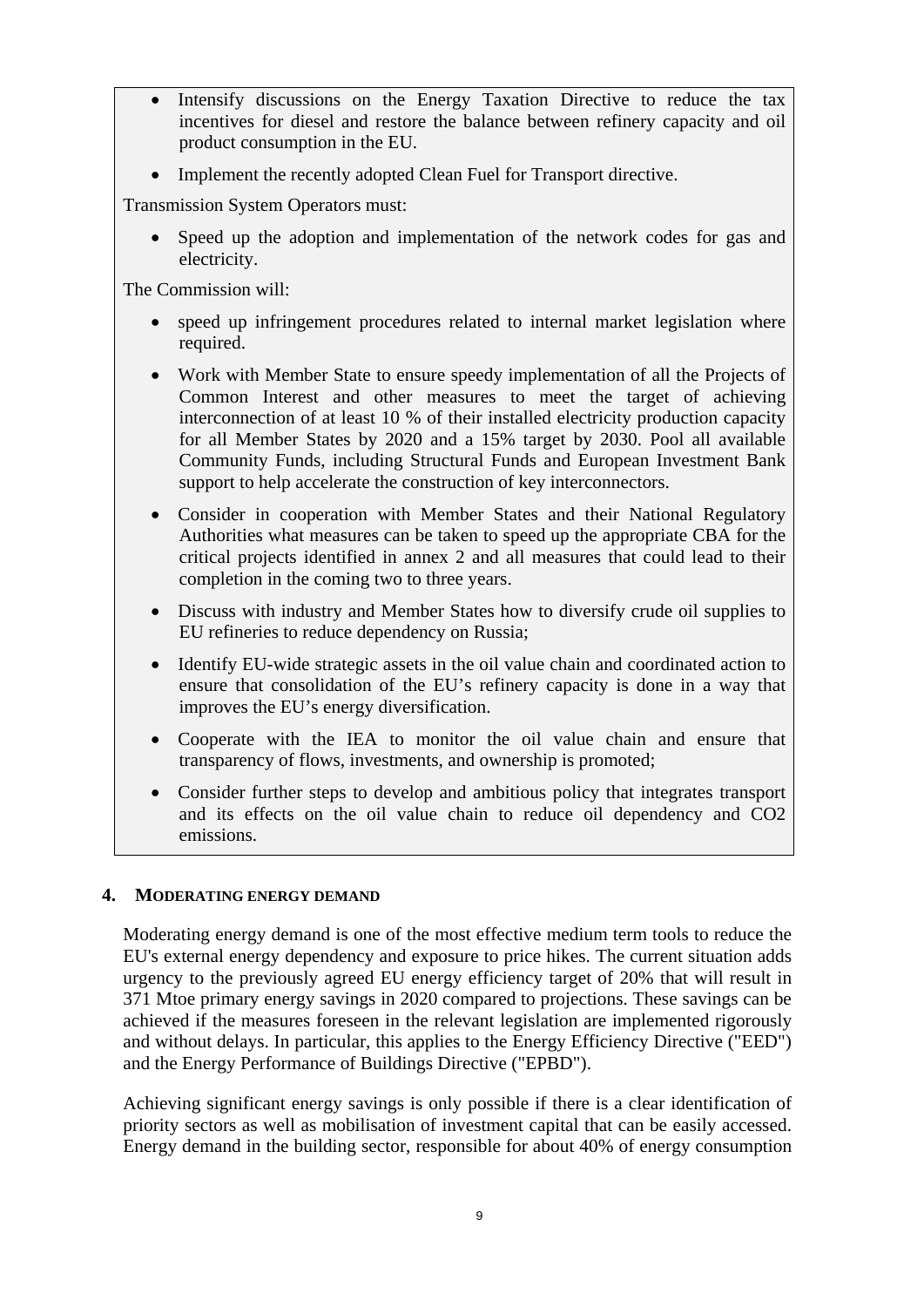in the EU and a third of natural gas use<sup>9</sup> could be cut by up to three quarters if the renovation of buildings is speeded up. Improvements in district heating and cooling can also make an important contribution. Likewise, there is significant potential in the EU industry where there are still large differences among Member States when it comes to the share of energy costs in the production costs.<sup>10</sup> Industry consumes around one quarter of the total gas used in the EU.

The private sector has a key role to play but the European Structural and Investment Funds have ring-fenced<sup>11</sup> a significant EUR 27 billion specifically for low carbon economy investments including energy efficiency. Financial Instruments<sup>12</sup> can leverage additional private capital investment participation while the new business models of ESCOs (energy performance companies) can deliver savings across the energy system.

Investment in new energy technologies can contribute to security of supply, by building up new indigenous capacity and optimising the energy system. In particular, new technologies can deliver efficient and cost-effective solutions to improve the efficiency of buildings and local heating systems, to store energy and to better manage grids.

# Key actions

Member States should:

- Speed up measures to achieve the 2020 energy efficiency target, focusing on heating and insulation in particular in buildings and industry, notably through:
	- − ambitious implementation of the EED and the EPBD,
	- − reinforced regulatory and public financial support to accelerate the renovation rate and the roll-out of district heating systems,
	- − promotion of energy services and demand response with new technologies, for which EU financial support, in particular Structural Funds, can complement national financing schemes;
	- in coordination with the Commission, fostering the development by industry of "industrial sector energy efficiency plans" that would prioritise energy audits for large industrial sites in order to identify and implement rapidly savings with short pay-back time such as optimisation of production processes and industrial insulation and additional structural efficiency measures with medium and long-term energy savings potential.

The Commission will:

 $\overline{a}$ 

Review the EED this summer to assess progress towards the 2020 energy efficiency target and will develop broad lines of a 2030 energy efficiency framework;

• Identify clear priority sectors in which energy efficiency gains can be achieved in medium to long term, including in the Member States most vulnerable to supply disruptions,

• Identify remaining barriers to energy efficiency take up and the development of a

<sup>&</sup>lt;sup>9</sup> Mainly for space heating and domestic hot water.

<sup>&</sup>lt;sup>10</sup> Commission's Communication "Energy prices and costs in Europe", page 11.

<sup>&</sup>lt;sup>11</sup> A minimum 12%, 15% or 20% of the ERDF allocation has to be invested into the "shift to low-carbon" economy" investments in less developed, transition and more developed regions of the EU,

respectively. 12 For example, the "renovation loan" is a standardised off-the-shelf instrument based on a risk-sharing loan model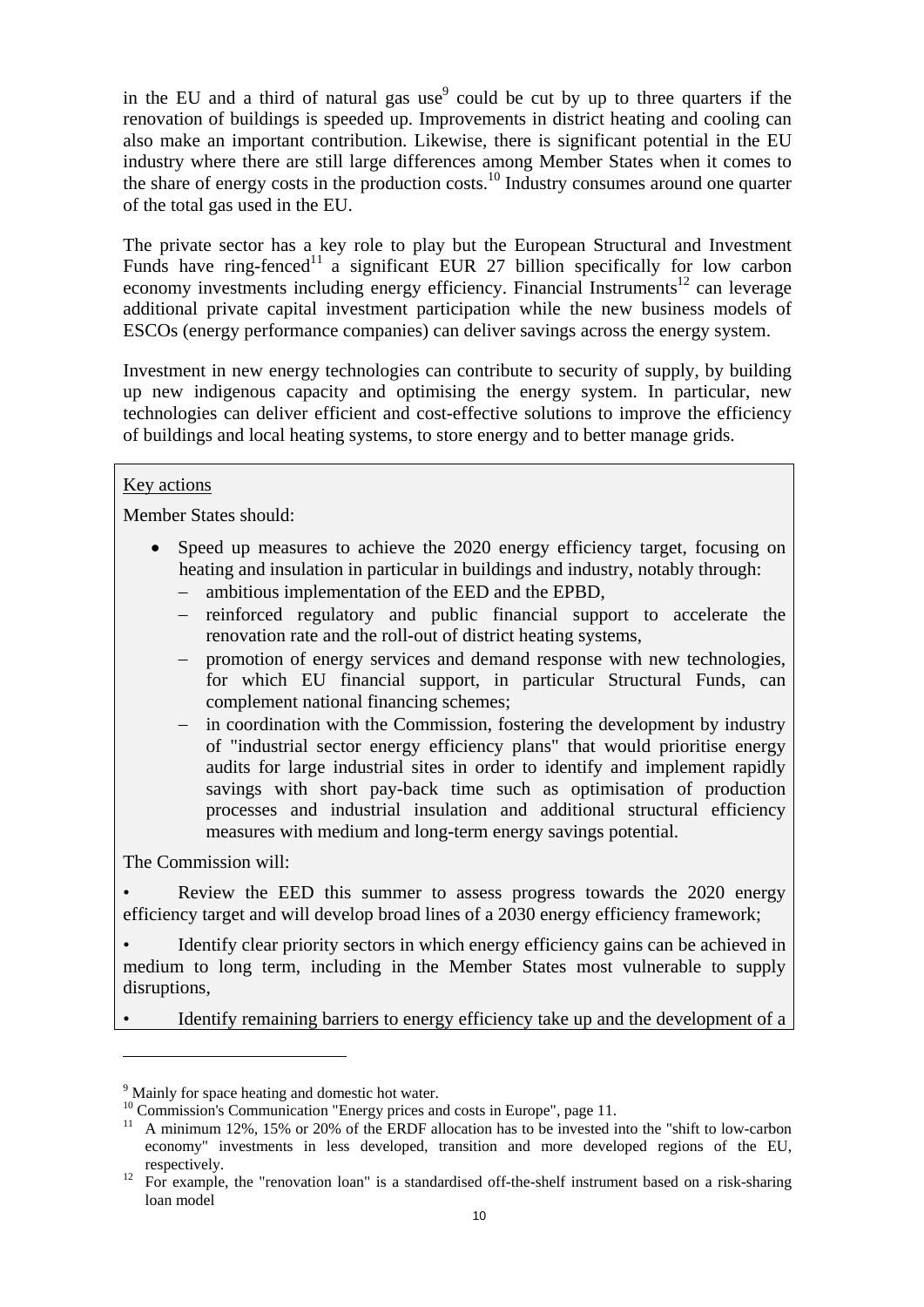genuine energy efficiency services market and propose ways to address them through non-legislative measures.

Mainstream energy security in the definition of Horizon 2020 priorities and adapt the Integrated Roadmap of the Strategic Energy Technologies Plan in line with the energy security priorities.

### **5. INCREASING ENERGY PRODUCTION IN THE EUROPEAN UNION**

The Union can reduce its dependency on particular suppliers and fuels by maximising its use of indigenous sources of energy.

# **5.1. Increasing energy production in the European Union**

In the past two decades, indigenous energy production in the European Union has been steadily declining<sup>13</sup>. It is however possible to slow down this trend in the medium term by increasing the use of renewable energies, nuclear energy where this option is chosen, as well as sustainable production of competitive fossil fuels reserves.

### *Renewable energy*

In 2012, energy from renewable sources was estimated to have contributed 14.1% of EU final energy consumption and should reach the objective of 20% in 2020. Looking beyond 2020, the Commission has proposed to increase the share of renewable energy to at least 27% of EU final energy consumption.

There is a significant cost-effective potential for renewable electricity and renewable heating to reduce natural gas use in a number of sectors by the end of this decade. According to the national renewable energy plans, Member States already plan to add an additional 29 Million tonnes of oil equivalent (Mtoe) of renewable heating and an additional 39 Mtoe of renewable power between 2012 and 2020. These plans could be 'front-loaded' using national and European Structural and Investment Funds, in collaboration with EIB and international financial institution support.

Renewable energy is a no-regrets option but there have been concerns about the costs and +impacts on functioning of the internal market. With technology cost reductions, many renewable energy sources are increasingly competitive and ready to join the market (e.g. onshore wind power). The new Guidelines on State aid for environmental protection and energy 2014-2020 will also promote a more cost-effective achievement of the 2020 national renewable energy targets.

# *Hydrocarbons and clean coal*

The exploitation of conventional oil and gas resources in Europe, both in traditional production areas (e.g. the North Sea) and in newly discovered areas (e.g. Eastern Mediterranean), should be supported in full compliance with existing energy and environmental legislation, including the new Offshore Safety Directive<sup>14</sup>. Moreover, producing oil and gas from unconventional sources in Europe, and especially shale gas,

<sup>&</sup>lt;sup>13</sup> Between 2001 and 2012, energy production declined by 15%

<sup>14 2013/30/</sup>EU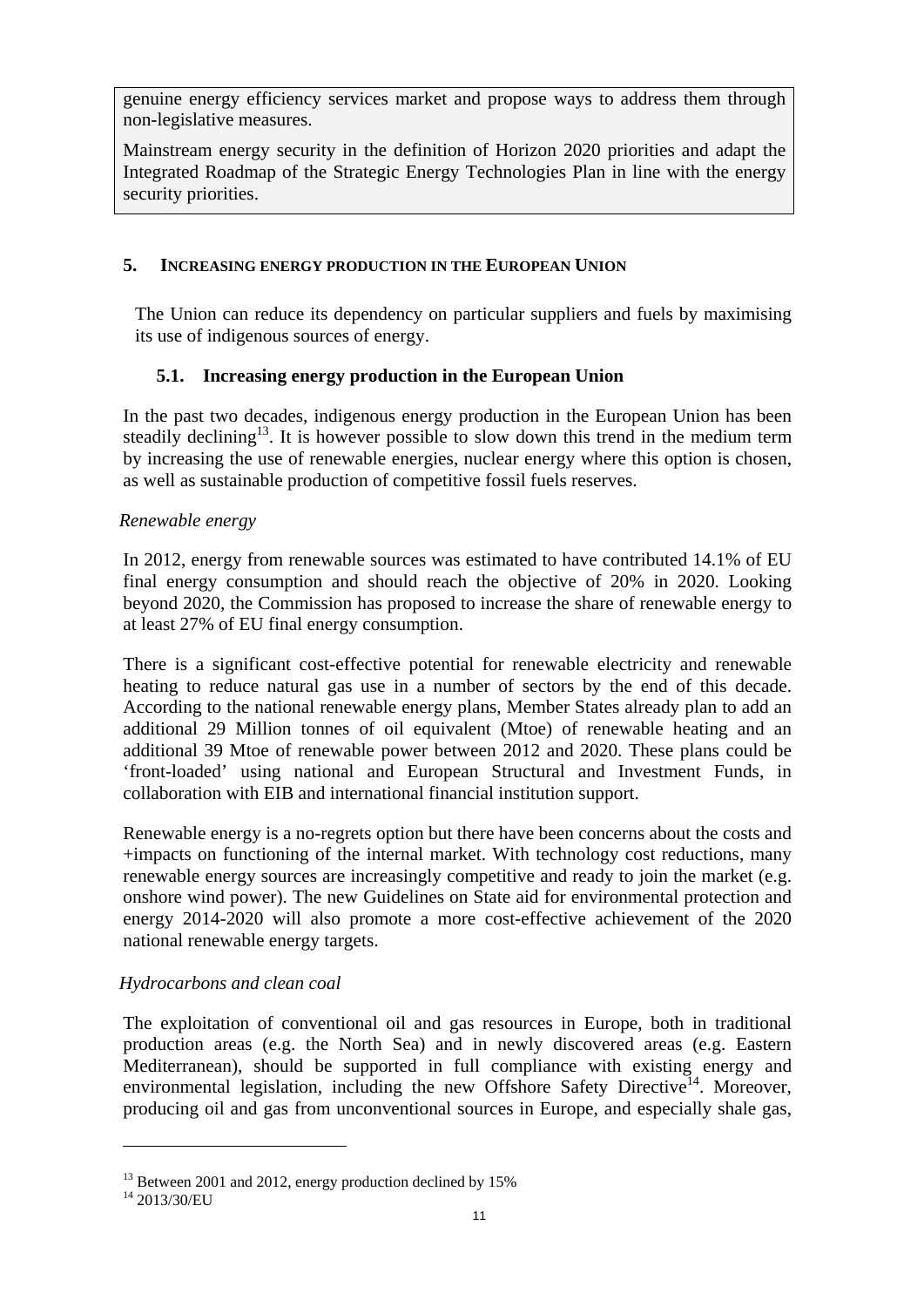could partially compensate for declining conventional production<sup>15</sup> providing issues of public acceptance and environmental impact are adequately addressed. To date, first exploration activities are on-going in some Member States. A more accurate overview of EU's unconventional reserves (economically recoverable resources) [is being prepared by the Commission] in order to enable possible commercial scale production.

In the past two decades both the domestic production and consumption of coal has declined in the EU. However, coal and lignite represent a significant share in electricity generation in several Member States and about 27% at EU level. Although the EU is currently importing approximately 40% of its needs for solid fuels for electricity, heat and steel production, this is procured from a well-functioning and diversified global market providing the Union with a secure import base. Coal and lignite's  $CO<sub>2</sub>$ -emissions mean that they only have a long-term future in the EU if using Carbon Capture and Storage. CCS also offers potential to further improve gas and oil recovery that would otherwise remain untapped. However, developments in the area of CCS have to date been very slow, difficult and expensive.

### Key actions

Member States should:

- Continue the deployment of renewable energy sources in order to achieve the 2020 target in the context of a market-based approach and notably:
- − Initiate the Europeanization of renewable energy support systems through improved coordination of national support schemes;
- − Accelerate fuel switch in the heating sector to renewable heating technologies;
- − Ensure stable national regulatory frameworks and address administrative barriers;
- − Provide structured credit lines to renewable projects on all levels (large and small scale) through a concerted initiative by the European Investment Bank and national investment banks.
- Exploit hydrocarbons and clean coal taking into account the decarbonisation priorities:
- − Stream-line national administrative procedures for hydrocarbon projects, including by carrying out Strategic Impact Assessments and setting up one-stopshop for granting permitting procedures;
- − Assess the potential of unconventional hydrocarbons taking full account of Recommendation 2014/70/EU in order to ensure that the highest environmental standards are implemented and, for this purpose, establish a European science and technology Network on unconventional hydrocarbon extraction;
- − Support demonstration projects for Carbon Capture and Storage (such as the ROAD project) which need clear financial support if CCS is to be commercially deployed.

The Commission will:

 $\overline{a}$ 

• Review the CCS Directive.

<sup>&</sup>lt;sup>15</sup> JRC study on potential to mitigate EU declining gas production through unconventional gas resource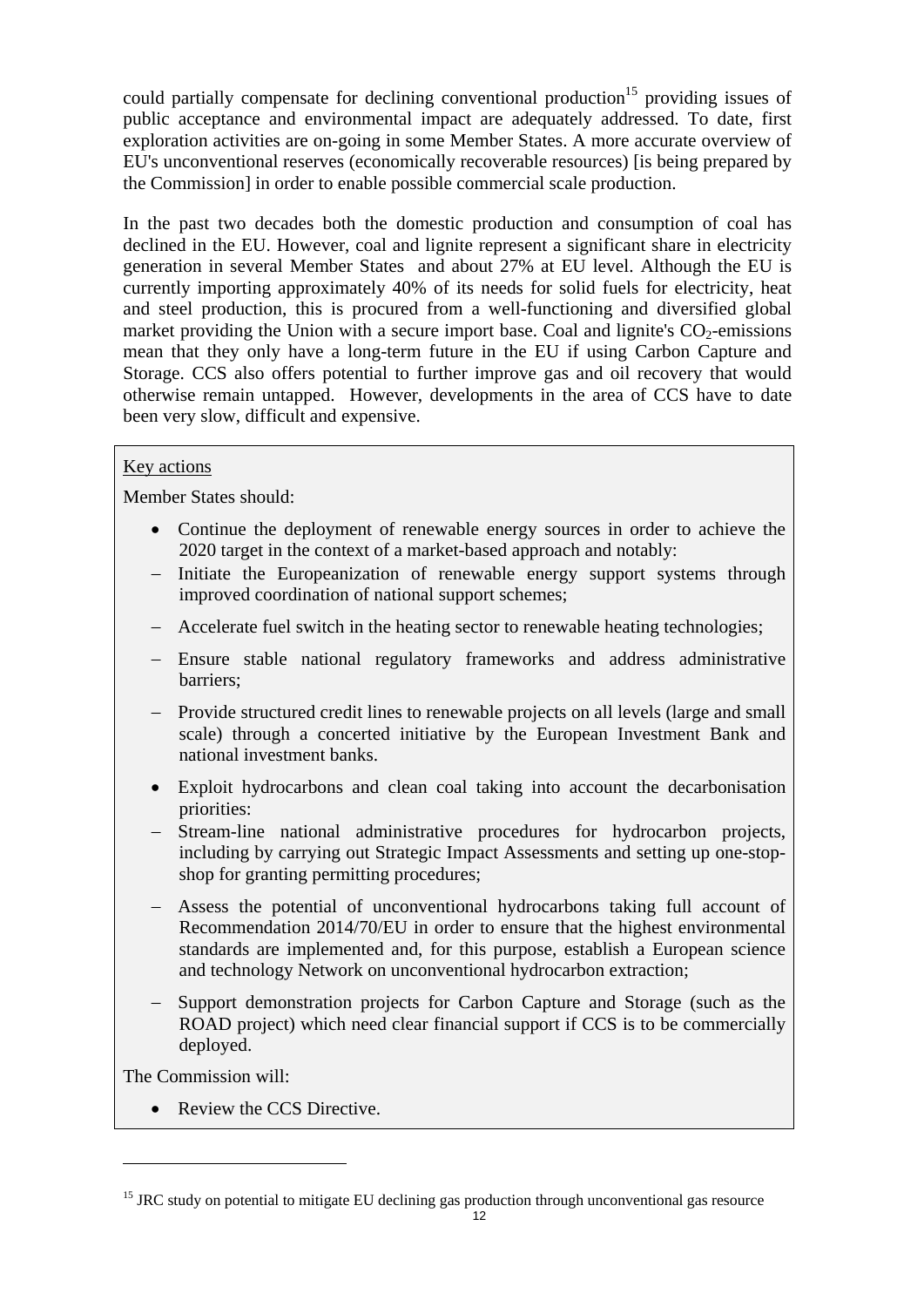#### **6. DIVERSIFYING EXTERNAL SUPPLIES AND RELATED INFRASTRUCTURE**

# **6.1. Gas**

Imports represent some 70% of EU gas consumption. The EU net imports of natural gas are expected<sup>16</sup> to remain stable and then slightly increase to reach about 340-350 bcm by 2025-2030. In 2013 39% of gas imports by volume came from Russia, 33% from Norway and 22% from North Africa (Algeria and Libya). Other sources only represented 4%. LNG imports from these and other countries (e.g. Qatar, Nigeria) have been increasing as a share to reach 20% in 2011, but have dropped since then to 15% because of higher prices in Asia.

Accessing more diversified natural gas resources is a priority, whilst maintaining significant import volumes from reliable suppliers. LNG will remain and grow as a major potential source of diversification in the years to come. New LNG supplies from Northern America, Australia, Qatar and new discoveries in East-Africa are likely to increase the size and liquidity of the global LNG markets In the US, the first liquefaction plant on the East-Coast is expected to be operational by 2015-2017 with a capacity of about 24 bcm/y. Many other projects are being developed. It is expected that most of the volumes would be directed to the Asian markets, but some European companies are already negotiating LNG supply contract with US LNG producers. These evolutions should be adequately reflected in the on-going negotiations on a Transatlantic Trade and Investment partnership (TTIP). Both Norwegian (up to 116bcm/y in 2018 from the current level of 106 bcm/y) and North African (potentially huge unexplored or unexploited hydrocarbons resources and the advantage of geographical proximity) production have potential to grow. The Union should improve internal interconnections to ensure that gas from these suppliers reaches all regional markets in line with existing interconnection targets. Moreover, new supplies from the Caspian region are also being developed. In a first phase it is expected that by 2020 10 bcm/y of natural gas produced in Azerbaïdjan will reach the European market through the southern Gas Corridor. The currently envisaged infrastructure in Turkey could accommodate up to 25 bcm/y for the European market. In the longer term perspective, other countries such as Turkmenistan, Irak and Iran, if conditions are met to lift the sanctions regime, could also significantly contribute to the enlargement of the Southern Gas Corridor. Furthermore, the EU should engage in intensified political dialogue with the Northern African partners, in particular with a view to creating a Mediterranean gas hub in the South of Europe.

All of this will only be possible if import infrastructure capacities are made available and if gas volumes are on sale at an affordable price. Appropriate EU and Member State cooperation will be required (see section 6).

# **6.2. Uranium and nuclear fuel**

 $\overline{a}$ 

Electricity produced from nuclear power plants constitutes a reliable base-load electricity supply of emission free supply and plays an important role for energy security. The relative value of the nuclear fuel is marginal in the total production cost of electricity compared to gas or coal fired plants, and uranium is only a small part of the total cost of the nuclear fuel. The worldwide uranium supply market is stable and well-diversified but the EU is nonetheless completely dependent on external supplies. There are only a few

<sup>16</sup> EU Energy, transport and GHG emissions trends to 2050 – Reference scenario 2013- European Commission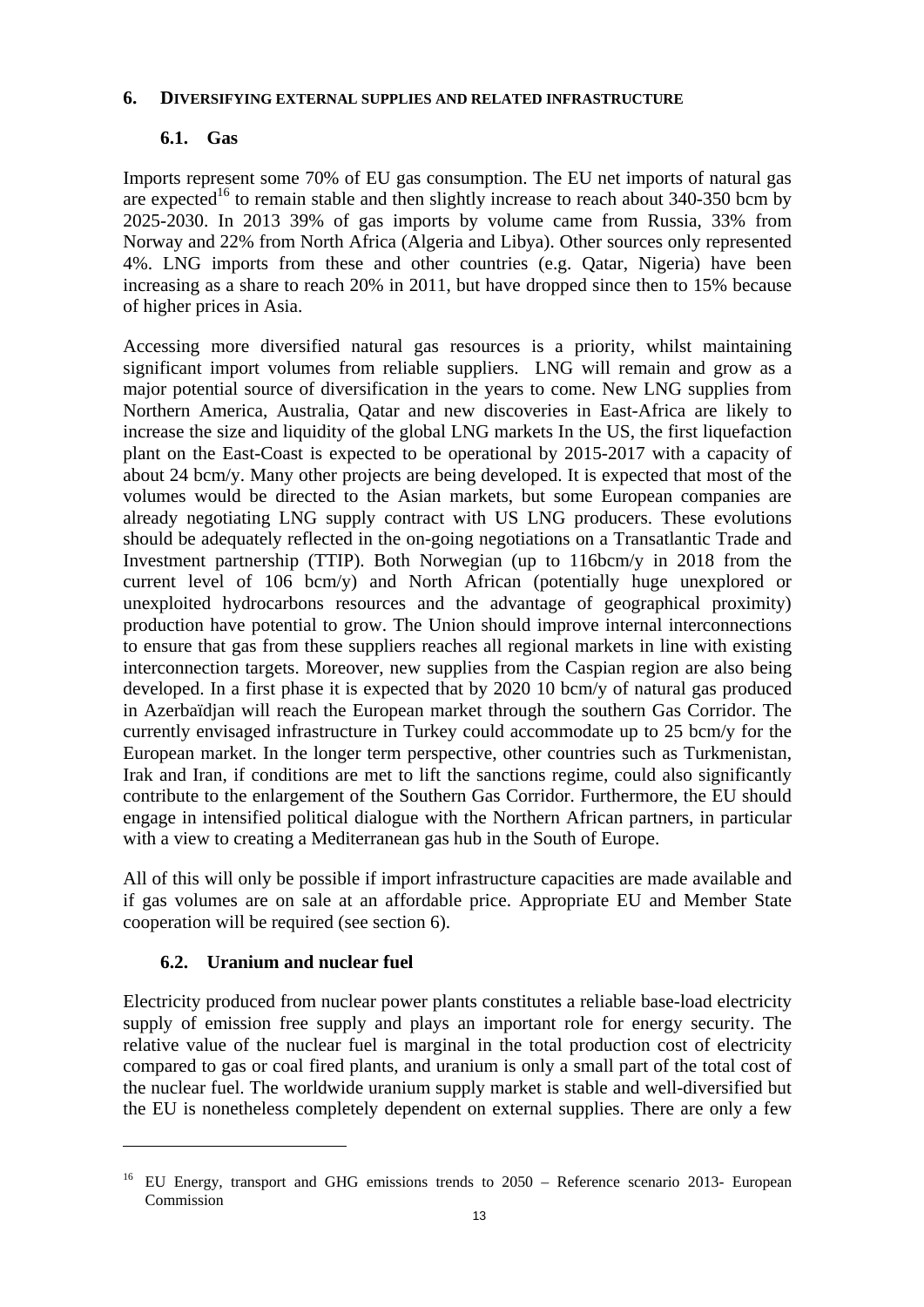parties in the world that are able to transform of Uranium into the fuel for the nuclear reactors, but the EU industry has the technological leadership on the whole chain, including enrichment and reprocessing.

Nuclear safety is for the EU an absolute priority. The EU should remain the pioneer and architect at international level for nuclear safety. It is therefore important to accelerate the adoption of the amended nuclear safety directive, reinforcing the independency of nuclear regulators, information of the public and regular peer reviews.

However, Russia is a key competitor in nuclear fuel production, and offers integrated packages for investments in the whole nuclear chain. Therefore, particular attention should be paid to investments in new nuclear power plants to be built in the EU using non-EU technology, to ensure that these plants are not dependent only on Russia for the supply of the nuclear fuel: the possibility of fuel supply diversification needs to be a condition for any new investment, to be ensured by the Euratom Supply Agency. Furthermore, an overall diversified portfolio of fuel supply is needed for all NPPoperators.

#### Key actions

The Commission and Member States should jointly:

- Examine ways to increase transparency at EU level regarding security of gas supply, for instance by issuing periodic reports by the Commission based on notifications of new important gas contracts;
- Assess options for voluntary demand aggregation mechanisms that could increase the bargaining power of European buyers in compliance with EU legislation;
- Support the development and further expansion of gas supply infrastructure with Norway, the Southern Gas Corridor as well as the Mediterranean gas hub.
- Put in place a monitoring system at EU level for energy supply security based on annual reports by the European Commission to the European Council and European Parliament.
- Accelerate the adoption of the amended Nuclear Safety Directive;
- For new-build, a reasonable diversification of fuel supplies should be taken into account in the Commission point of view on investment notifications;
- The assessment of security of supply should also be reinforced in the context of the recommendation given by the Commission on the notification by Member States of draft agreements or contracts with third countries.

The Commission will:

• Systematically take into consideration for the assessment of new investment projects in nuclear energy security and diversification of fuel supplies in the context of the recommendation given by the Commission on the notification by Member States of draft agreements or contracts with third countries.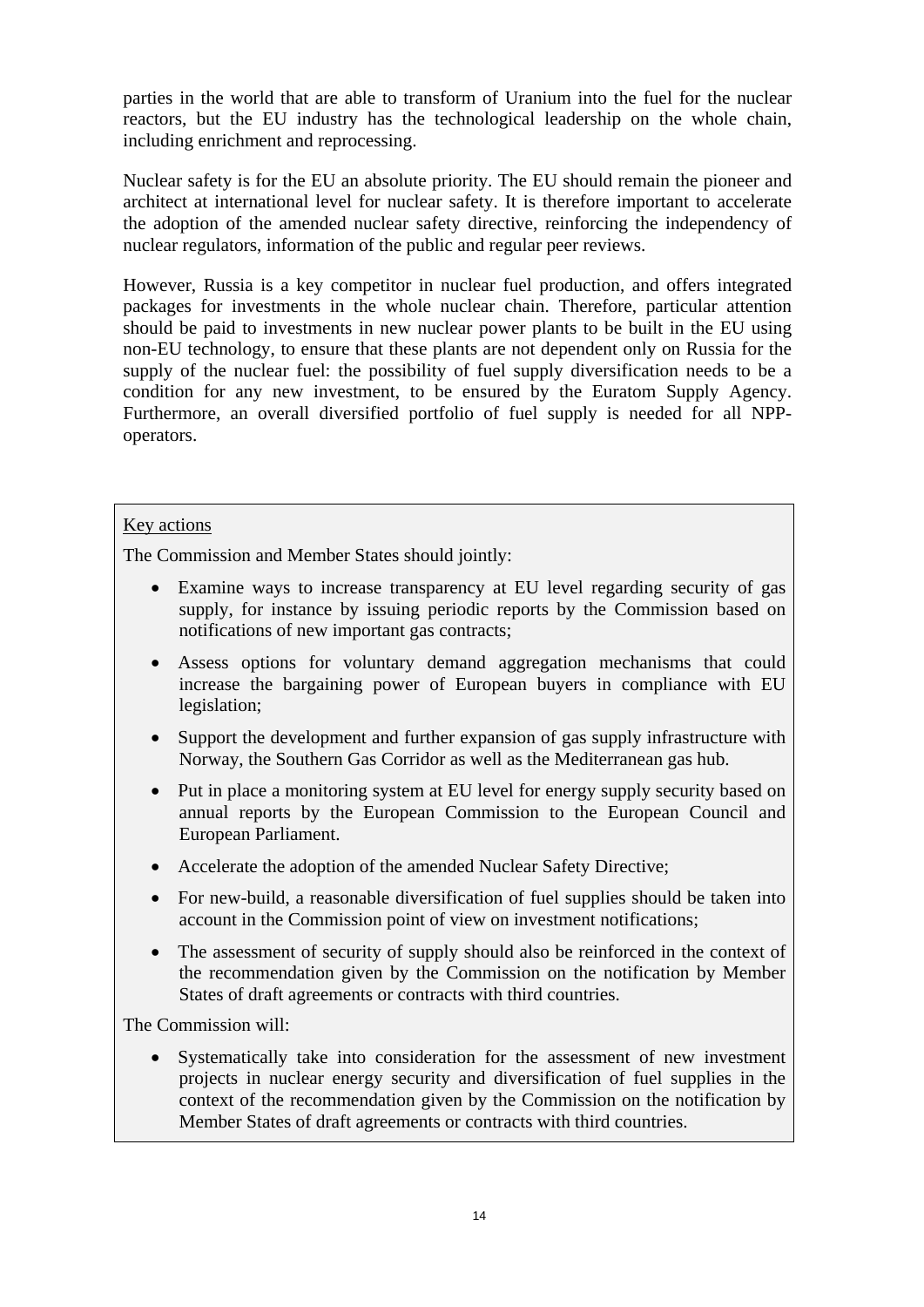### **7. IMPROVING COORDINATION OF NATIONAL ENERGY POLICIES AND SPEAKING WITH ONE VOICE IN EXTERNAL ENERGY POLICY**

Many of the measures described above point to the same underlying priority: the need for Member States to better coordinate important energy policy decisions. It is clear that decisions on the energy mix are a national prerogative, but the progressive integration of energy infrastructure and markets, the common reliance on external suppliers, the need to ensure solidarity in times of crisis, implies that fundamental political decisions should be discussed with neighbours. The same holds true for the external dimension of EU energy policy, where national decisions impact widely beyond Member State borders.

The Commission welcomes, therefore, the calls made by certain Member States in favour of an Energy Union and will analyse the detailed proposals included.

As a first step, it calls for the creation of a mechanism that would enable Member States to inform each other of important decisions related to the energy mix prior to their adoption and detailed deliberation, so as to take on board relevant comments in the national decision process.

On the external side, based on a progress report<sup>17</sup> presented by the Commission in September 2013 related, the Council adopted a report<sup>18</sup> on 12 December 2013 which notably highlights the "*case for a coordinated and coherent Europe that speaks with one voice and acts as one on key energy issues".* This will require *inter alia* a more systematic inclusion of energy issues in all third country contacts, in particular in Summits with strategic partners and a review of the EU-level energy dialogues with major supplier countries. The recent Joint Statement of the G7 Rome Energy Ministerial is a good model of our reinforced cooperation with key partners. It will also require that the EU and Member States continue to develop consistent and coordinated messages in their dealings with international organisations and fora. Furthermore, the Energy Community which aims to expand the EU's energy acquis to enlargement and neighbourhood countries should be further strengthened in the light of the EU's security of supply concerns. This should be achieved by promoting energy sector reforms in the participating countries, supporting the modernisation of their energy system and their full integration in the EU energy regulatory framework. Moreover, the Energy Community institutional setting should be enhanced in short to medium term with view to strengthening the enforcement mechanisms.

In particular, Member State's agreements with third countries in the field of energy shall be fully compliant with EU legislation and the EU security of supply policy. For this purpose, the Commission and Member States shall make full use of the possibilities offered by Decision No 994/2012/EU of the European Parliament and of the Council of 25 October 2012 establishing an information exchange mechanism with regard to intergovernmental agreements between Member States and third countries in the field of energy. This particularly relate to the possibility to develop standard provisions and to request the Commission's assistance during negotiations. Moreover, at the light of recent experiences, Member States and concerned companies must inform the Commission as early as possible before concluding intergovernmental agreements having a potential

 $17$  Report from the Commission on the Implementation of the Communication on Security of Energy Supply and International Cooperation and of the Energy Council Conclusions of November 2011

<sup>[</sup>COM(2013) 638] 18 Council Report "Follow-up to the European Council of 22 May 2013: review of developments on the external dimension of the EU energy policy" adopted on 12 December 2013.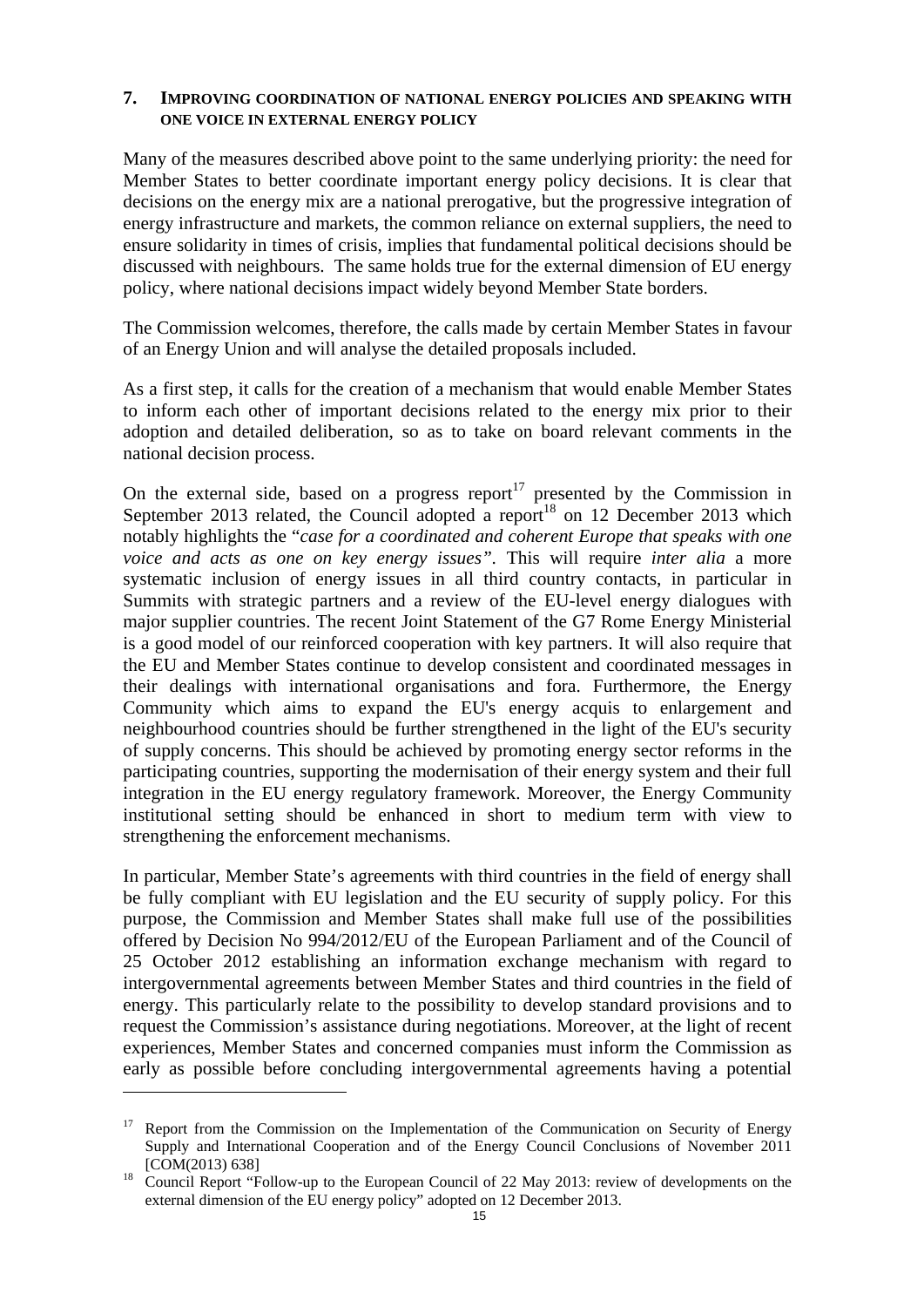impact on security of energy supplies and diversification options and seek advice from the Commission during the negotiations.

A particular area of interest is gas, where increased EU political-level engagement with prospective supplier countries would pave the way for commercial deals without jeopardizing the further development of a competitive EU internal market. In addition, in certain cases, aggregating demand could increase the EU bargaining power.

Regarding joint purchasing of natural gas, reference has been made to the "collective purchasing mechanism" of the Euratom Supply Agency. In the present context where there is no risk of security of supply on the uranium market, this mechanism leaves full freedom to commercial partners to negotiate their transactions. The co-signature of the contracts by the Euratom Supply Agency confirms only that there is no risk of security of supply If a contract would jeopardize security of supply the Agency maintains the right to object to it. On the basis of the notifications and other information received, the Euratom Supply Agency also increases transparency of the nuclear fuel market by issuing periodic reports.

The Commission, in close cooperation with the Member States, will examine if a procedure could be developed for gas which would contribute to increasing transparency of the market as well as taking into account energy security needs. In addition, voluntary demand aggregation mechanisms that could increase the bargaining power of European buyers could be assessed. These options would need to be carefully designed and executed to avoid concerns arising from competition law.

#### Key actions

The Commission:

• Will ensure the implementation of the measures identified in its communication on external energy policy of September 2011.

Member States:

- To inform each other of important national energy policy decisions prior to their adoption;
- Early information of the Commission before initiating negotiations on intergovernmental agreements having a potential impact on security of energy supplies and seeking Commission advice during the negotiations. This will ensure that agreements are concluded in full compliance with Union law.

\_\_\_\_\_\_\_\_\_\_\_\_\_\_\_\_\_\_\_\_\_\_\_\_\_\_\_\_\_\_\_\_\_

#### **8. CONCLUSIONS**

# **[***Conclusions to be finalised later once content is stable***]**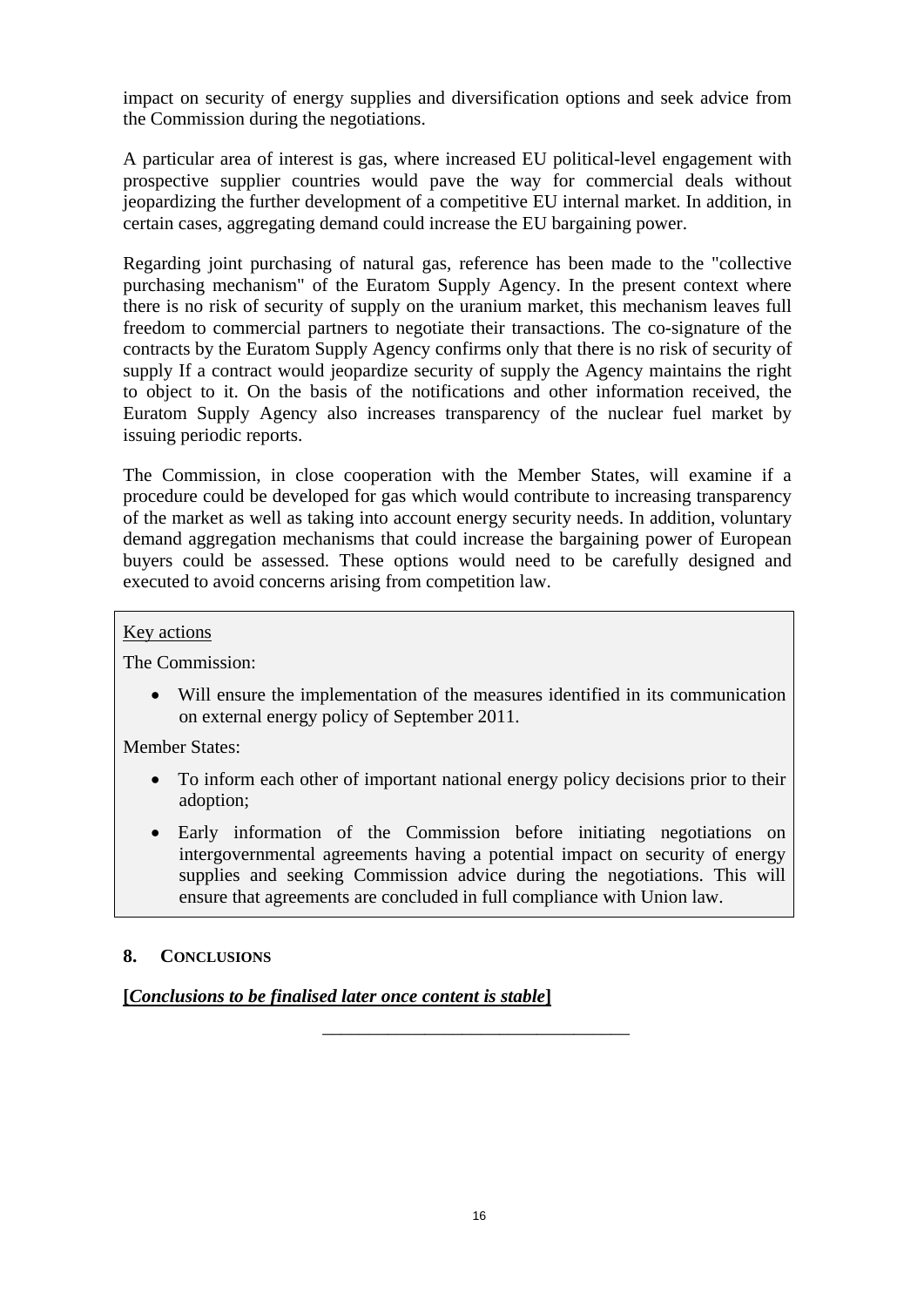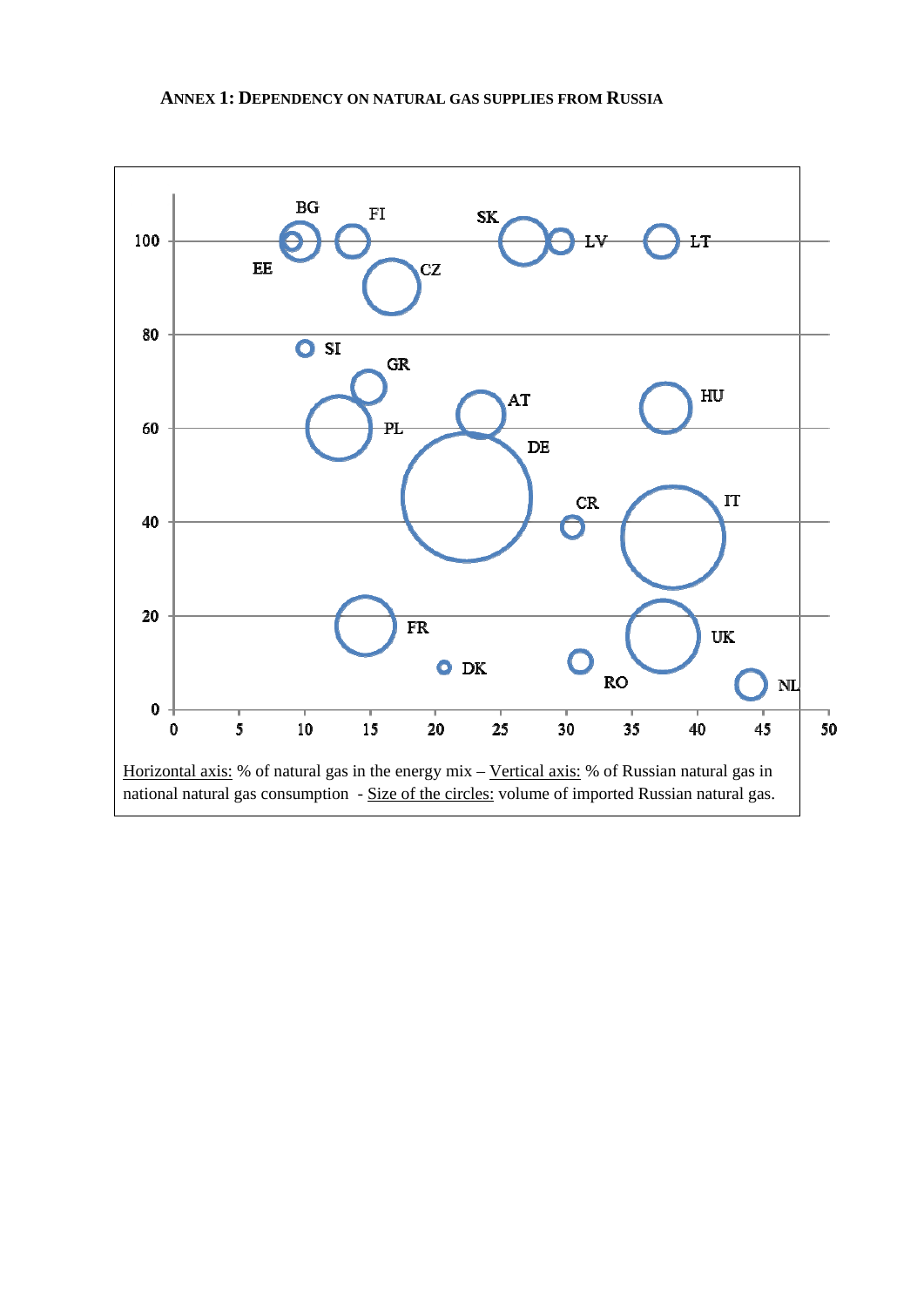#### **ANNEX 2: STATUS OF KEY SECURITY OF SUPPLY INFRASTRUCTURE PROJECTS**

#### **NATURAL GAS**

| $\mathbf{A}$   | <b>Short-term projects</b>         | $(2014 - 2016)$                              |                           |
|----------------|------------------------------------|----------------------------------------------|---------------------------|
|                | Name project                       | Details                                      | Finished by               |
|                | Baltic gas market                  |                                              |                           |
| $\mathbf{1}$   | PL - LNG - terminal                | Swinoujscie – enough pipeline capacity to    | End 2014                  |
|                |                                    | ship onwards                                 |                           |
| 2              | LT-LNG vessel                      | Vessel and connecting pipeline in Klaipeda   | End 2014                  |
|                |                                    | None PCI as 100% financed by LT              |                           |
|                | Cluster Gas optionality            |                                              |                           |
|                | in South-East Europe               |                                              |                           |
| $\mathbf{1}$   | GR-BG interconnector               | 2 year delay in financial investment         | Planned 2016              |
|                |                                    | decision endangers the contract for 1 bcm    |                           |
|                |                                    | from Shaz Deniz (Azeri gas). Design, EIA     |                           |
| 2              | GR-BG                              | Permanent reverse flow; pre-feasibility      | Planned 2014 (?)          |
| 3              | $\overline{BG}$ – Chiren storage   | Increase storage capacity; pre-feasibility   |                           |
| $\overline{4}$ | HU-AT reverse flow                 | In need of additional funding                | $\gamma$                  |
| 5              | HU - RO reverse flow               | Necessary compressor station in<br><b>RO</b> | Could be quick if         |
|                |                                    | budgeted too low – project being taken off   | decided                   |
|                |                                    | list                                         |                           |
| 6              | GR-BG reverse flow                 | 6 bcm planned, 3 bcm can currently be        | operation for<br>In       |
|                |                                    | booked                                       | part of capacity          |
| 7              | <b>BG-SRB</b> interconnector       | Pre-investment, EIA, routing                 | Planned: 2016             |
| 8              | <b>BG-TU</b> interconnector        | Feasibility and pre-investment work, to be   | First stage at start      |
|                |                                    | developed in stages                          | of 2015                   |
| 9              | SK-HU interconnection              | Pipe with reverse flow. Permitting stage     | 2015 (realistic?)         |
|                |                                    |                                              |                           |
| $\bf{B}$       | <b>Medium-term projects</b>        | $(2017 - 2020)$<br>Details                   |                           |
|                | Name project<br>Baltic gas market  |                                              | Finished by               |
| $\mathbf{1}$   | PL-CZ interconnector               | Stork II - EIA in CZ issued, PL not yet      | 2019                      |
| 2              | PL-SK interconnector <sup>19</sup> | Financial Investment decision in 2014        | 2019                      |
| 3              | 3 pipes and compressor             | Crucial for enabling gas to flow between     | 2017                      |
|                | station in PL                      | <b>Baltic and Adriatic</b>                   |                           |
| $\overline{4}$ | PL-LT interconnector               | Ends isolation of the Baltics                | 2016                      |
| 5              | FI-EE interconnector               | Baltic Connector – to be decided by MS       | $\overline{\mathcal{L}}$  |
| 6              | <b>Baltic LNG</b> terminal         | Location to be decided between EE and FI     | $\sqrt{?}$ (can be quick) |
| 7              | LV-LT interconnector               | Enhancement of interconnector $-$ lack of    | $\gamma$                  |
|                |                                    | political commitment                         |                           |
|                | Other                              |                                              |                           |
| $\mathbf{1}$   | ES-FR Midcat pipe                  | Interconnection at Le Perthus to enable ES   | $\overline{?}$            |
|                |                                    | excess gas to flow north; feasibility study  |                           |
|                | Cluster Gas optionality            |                                              |                           |
|                | in South-East Europe               |                                              |                           |
| 1              | <b>TANAP</b>                       | Trans-Anatolian Natural Gas Pipe bringing    | 2019                      |
|                |                                    | Azeri (later maybe Uzbek) gas to the EU      |                           |
|                |                                    | via Turkey                                   |                           |
| 2              | TAP-GR-ALB-IT                      | Trans Adriatic pipeline                      | 2019                      |
| 3              | HU-RO reverse flow                 | Compressor station necessary in RO.          |                           |

<sup>&</sup>lt;sup>19</sup> These two interconnectors make flows between the Baltic and Adriatic possible (Southern Corridor gas), but also gas from DE-NL-NO could be thus transited increasing significantly security of supply situation in whole (South)-Eastern Europe